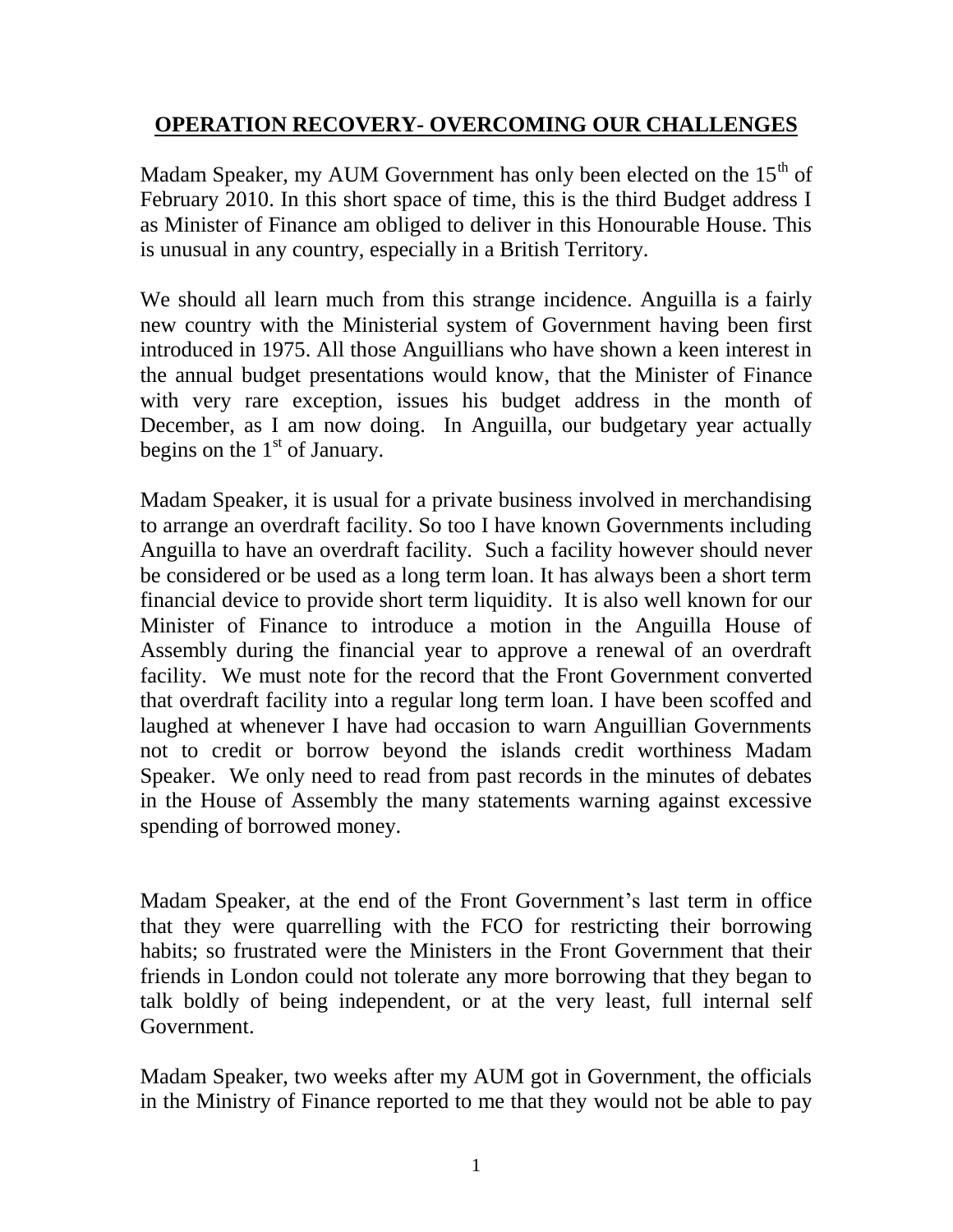the civil servants their wages unless money was borrowed from either the Social Security fund or a bank. Although I resisted, I was forced to agree because I realized that civil servants too had their bills to pay – including their installments on their bank loans.

What was most puzzling to me, Madam Speaker, was the fact that the 2009 budget fell short by over 66 million dollars. I am still wondering how the FCO staff agreed to sign a budget that could be short by 66.2 million dollars in twelve months? And again, how could finance advisors in the FCO have allowed increases in pay for two successive years for the public service of 15% one year and 25% the next year and even when the economy had started to plummet, allowed for another 25% increase so that retiring politicians could go home with such large gratuities and big pensions?

So, Madam Speaker, a month after I took over the Government and Ministry of Finance, I arranged to take to London a report on Anguilla"s dismal financial situation which the technical staff in the Ministry had put together for me. In that report I outlined that Anguilla"s financial failure was due to three main causes;

- (a) Poor fiscal management
- (b) Alleged corruption; and
- (c) The lack of good governance

To that end, Madam Speaker, I knew, being a new Government I had a good case that HMG ought to feel morally obliged to assist the financial restoration process by repairing the damage. After all, Madam Speaker, as Chief Minister of Anguilla from 1994 to 1999, the British Minister for Anguilla congratulated me for developing and maintaining good fiscal management. Additionally, the CDB in its annual report during the same period said that Anguilla had the fastest growing economy in the region and that the future for Anguilla looked good.

Madam Speaker, apart from a record deficit of 66.2 million in 2009, a growing debt approaching 200 million, I was still receiving letters to pay off other loans of tens of millions of dollars. There were also unpaid bills in the Treasury of over 16 million dollars. Added to that fiscal dilemma, my Government is asked to pay off enormous debts due to many failed court cases the former Government had caused.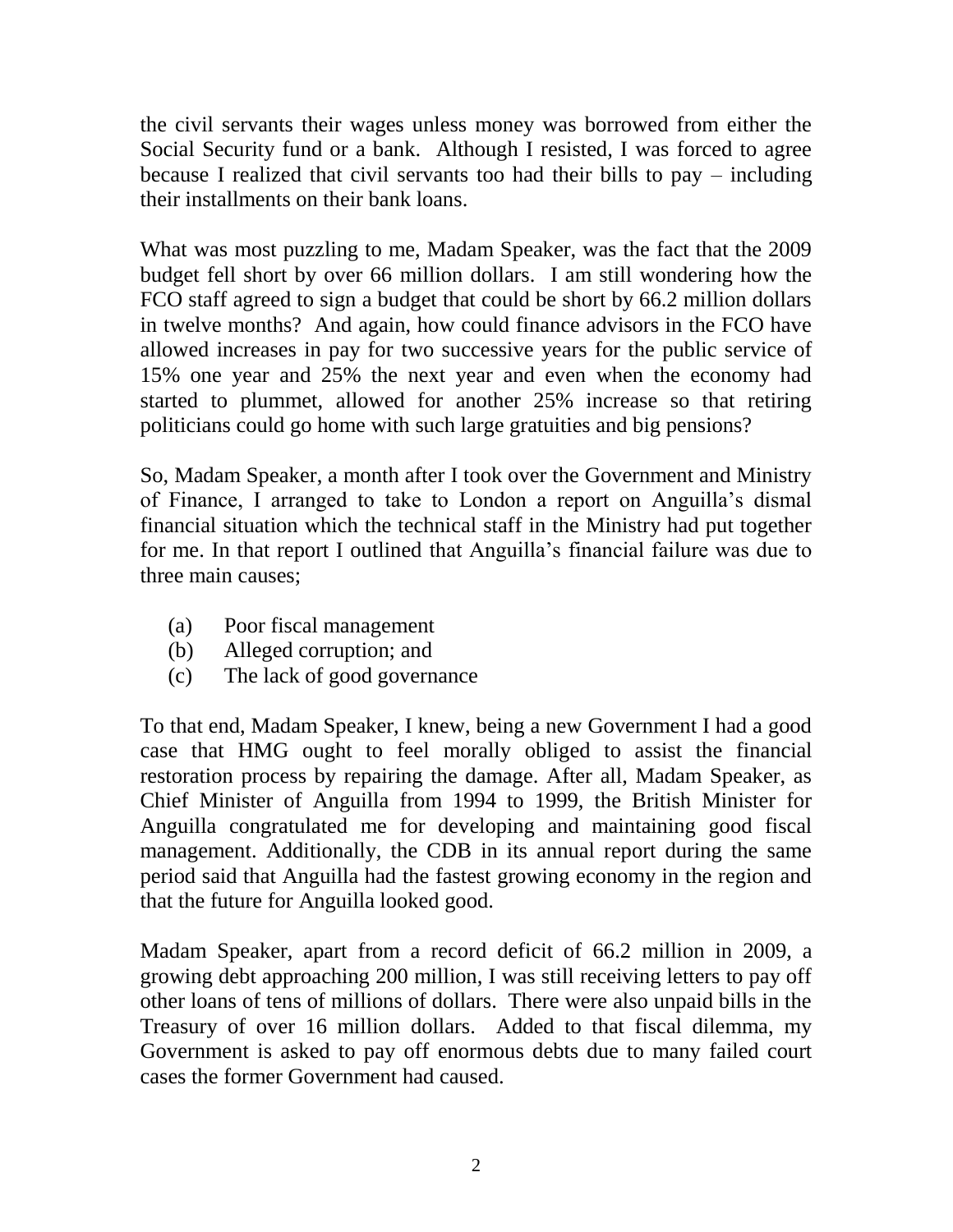Rather than the FCO admitting that they were complicit in the destruction of Anguilla"s economy and agreeing to truly partner with us to put things right, they have instead issued a mandate which we had to comply with to balance Anguilla"s budget within three years. What we find incredibly disturbing is that notwithstanding our commitment on certain tax measures which we have already imposed and which we project will reduce our deficit from 66.2 million including unpaid invoices to less than 40 million dollars. That is a 50% cut in the deficit in one year and that is indeed commendable by all accounts. The FCO is still adamant that that reduction is insufficient and that we have to reduce until there is a zero balance. Up to the time of the presentation of this budget message, there have been no assurances that they will accede to having this budget assented to by His Excellency.

Madam Speaker, the sticking points on which the FCO do not wish to deviate from are on three things:

- 1. They are insisting that there be a 30%reduction in the size of the civil service;
- 2. That there be further salary cuts in the civil service; and
- 3. That there be a commitment on further tax measures for 2012.

Our financial technocrats have stood in the vanguard in protection in the survival of Anguilla by demonstrating to the FCO that those three issues to which they are asking Anguilla to commit, will have the effect of plunging Anguilla into social and economic collapse and will render Anguilla a failed state. My Government is taking the position that it wholly accepts the views of our financial technocrats and therefore presents this budget on the basis that it strikes the balance between efficiently reducing our deficit in a significant way as well as taking into account the social circumstances of the people of this country. We are therefore pushing ahead with this commitment despite the fact that the FCO is threatening to refuse assenting of this budget.

Maybe Madam Speaker, I should prepare for the worst case scenario. After all the financial mess my AUM Government inherited, and despite the laborious hours by my financial technical staff to reduce the enormous deficit left by the Front Government, the Governor did not sign our first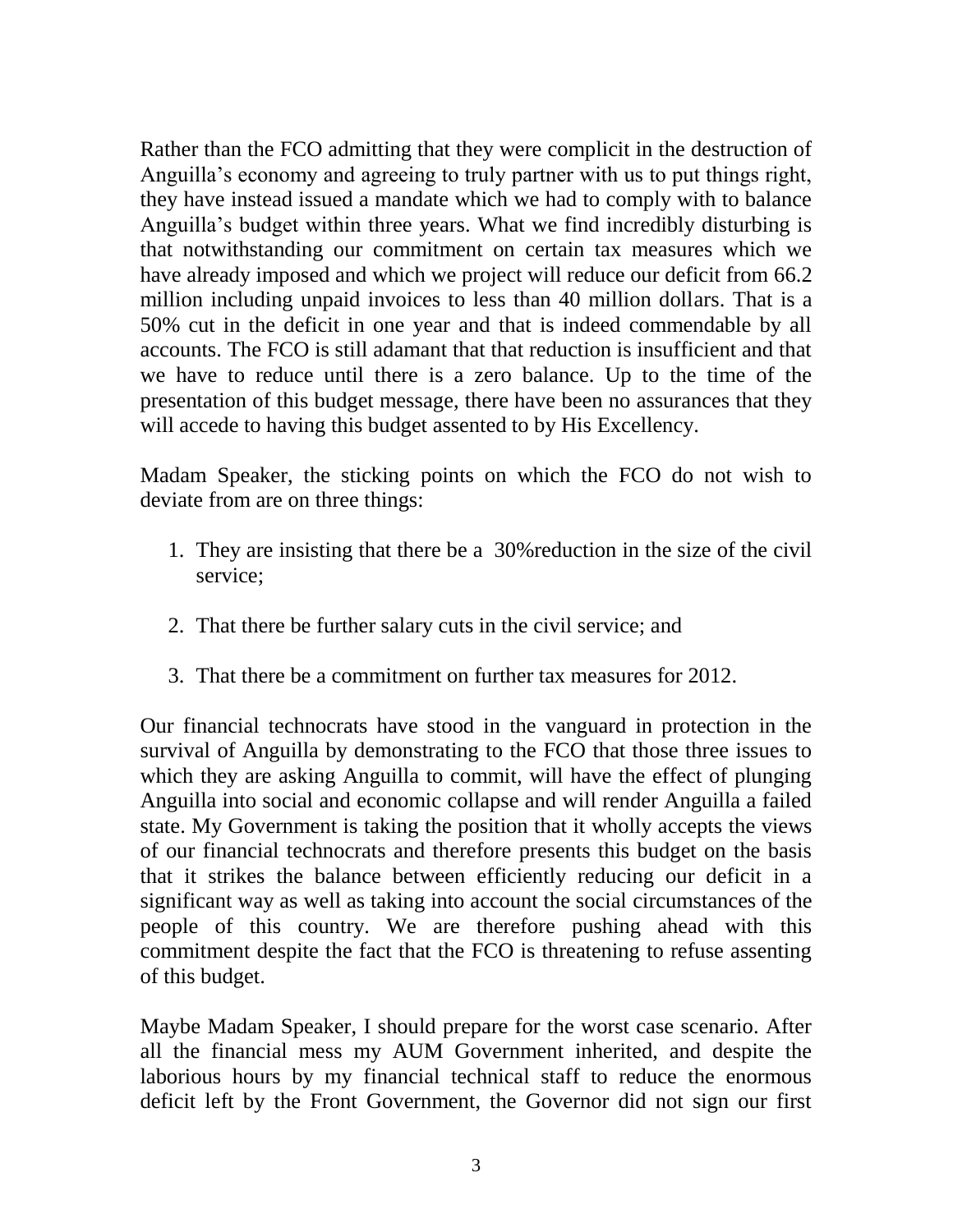budget for April. This is despite the fact that the Front Government should not have been allowed to enter 2010 without passing its budget by December 2009.

Despite it all Madam Speaker, my Government has labeled our effort **OPERATION RECOVERY - OVERCOMING OUR CHALLENGES**  and without reparations for the damages or financial assistance from the United Kingdom Government, we will press on in seeking to bring financial prosperity back to our beloved island. We are confident that with God"s help, we will do so.

Madam Speaker, it is time for some reflection and this time of reflection is about the facts. As you know, my Government inherited a bankrupt treasury that had incurred significant debt and an economy that was in shambles. The Government"s fiscal account had an **overall deficit of 66.2 million dollars** at the end of 2009 and such an adverse balance was unprecedented in the history of Anguilla. At worst, the overall deficit for 2010 will be less than 40 million EC dollars. Those numbers indicate that this Government responded in a big way to the immediate fiscal challenge that it inherited. Such a response does not happen by accident and I am submitting here this afternoon that there was no luck and chance involved. It was as a result of a sustained effort on the part of my Ministers, my Parliamentary Secretary, Honourable Jerome Roberts, my Technical Staff, my Permanent Secretaries and I as Minister of Finance and undoubtedly, the understanding and support of the people of Anguilla.

We cannot underestimate, the contribution of the people of Anguilla because during these testing times with widespread financial hardships, the people of Anguilla in general have not strayed from their moral obligation and love of country and as a result, have fulfilled their financial obligations to the Government of Anguilla in the best way that they could at this time. Madam Speaker, I was always aware that recovery does not begin and end with the Government, and I stand before you all this afternoon as a committed Anguillian with the knowledge that my people have answered the call to be integrally involved in this recovery process.

This Government will never attempt to move forward on issues of significant national importance without the input of all the stakeholders. I will emphasize right now that budget related sessions such as that which my Government held with the business community at the Blue Ridge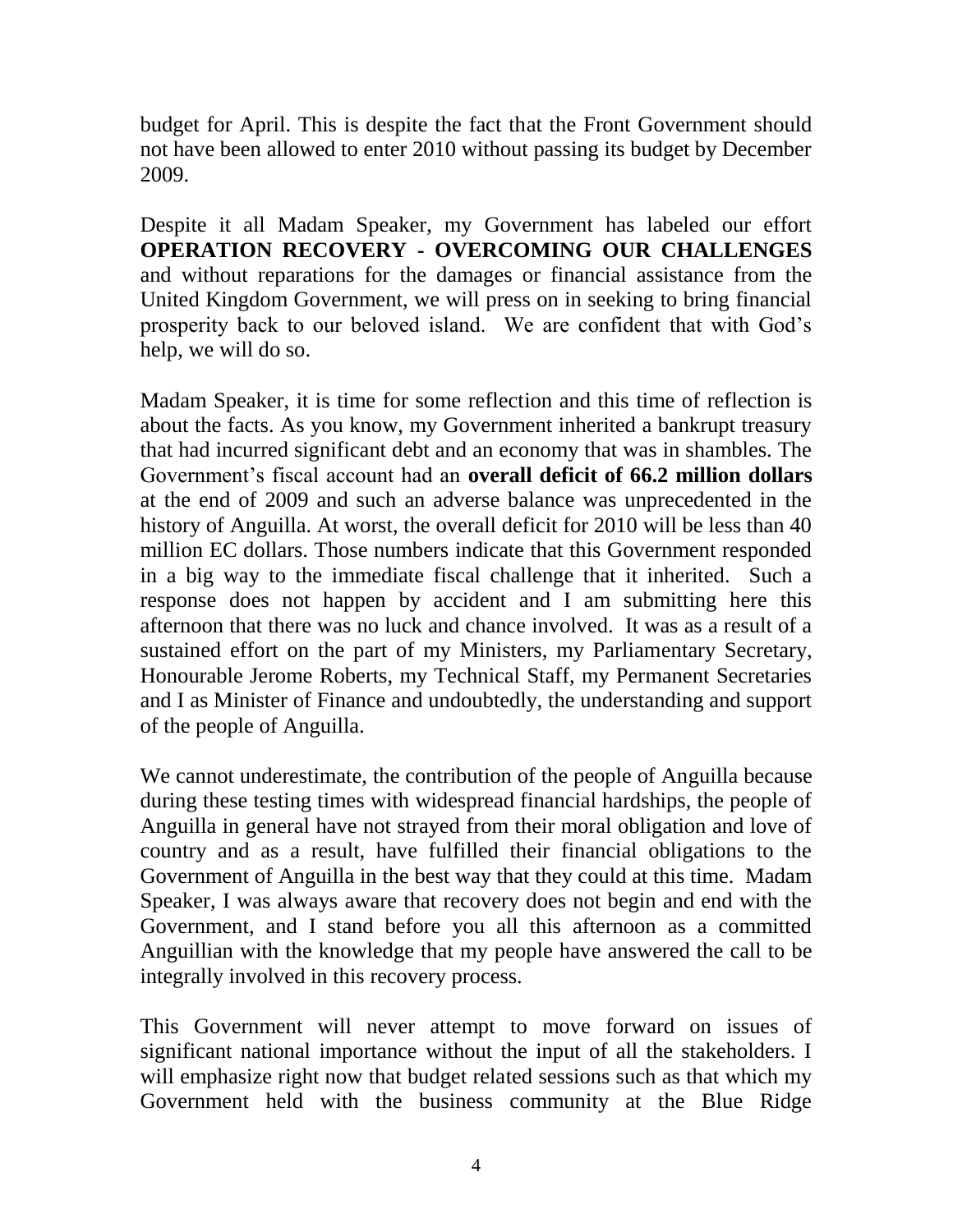Conference centre in South Hill and again the Public forum held at the Church of God of Holiness are here to stay. They will be institutionalized in the appropriate manner and will definitely be on the short list of this Government"s stakeholder discussions calendar.

Madam Speaker, those sessions have allowed this Government to hear more voices, more opinions and more diverse points of view. They have highlighted the commonness of purpose that exists among well-meaning Anguillians where we sometimes disagree on details but not on the overall goals for the country. Madam Speaker, politics as usual was not the order of the day in interacting with the Anguillian public and while I may be frustrated in other dealings concerning Anguilla, I am truly encouraged by the response of my people to the challenges ahead.

We have a beneficial dialogue going on and we will cherish it and learn from our experiences so far to make this dialogue even wider and more meaningful. Indeed Madam Speaker, a diverse Economic Planning Unit is coming very soon. This Economic Planning Unit will consist of a number of local businessmen who have promised to volunteer their time and service to this recovery effort and it will be chosen without political favour or affiliation. Anguilla is bigger than all of us, and together, we will come out of this stronger than ever before.

I have to return to the message that this Government has already answered the call and will continue to answer the call to get Anguilla"s finances out of the mess we found it in. Madam Speaker, the British Government had imposed conditions on us in order to get the 2010 budget passed and a zero balance or better by the end of 2012 was one of those conditions. We can be very fancy at times and use complicated technical terms in addresses such as these but there are times when simplicity says a lot and I will be very simple here for a moment. Let us say that in one"s personal life, one wants to balance his or her budget with a salary of EC800.00 dollars per month. Maybe this can be done but at what cost? If there is an absence of electricity, running water, no personal transport, no children to support, bare consumption of basic food items – in short, no luxuries, then this can be done. The 800 dollars might be able to provide food and the occasional piece of clothing. So such a person would have a balanced budget but the quality of life is very poor and dreadful.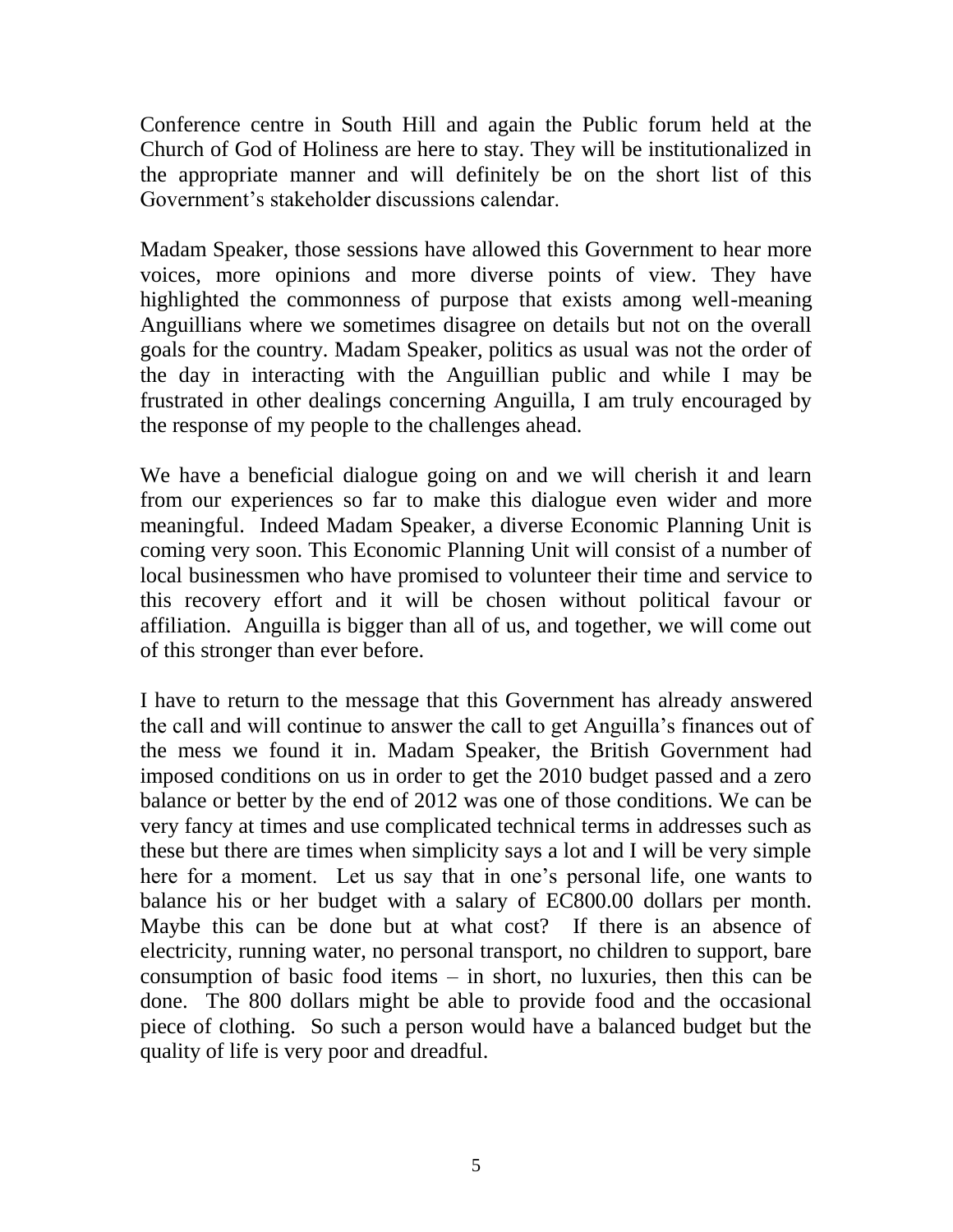Madam Speaker, with all due respect to the FCO, this approach which is being promoted for Anguilla; and I suggest that this approach has reached its saturation point, is unreasonable. Yes there is need for sacrifice in Government operations and we have done that by very significant decreases in recurrent expenditure including reduction in civil service salaries of of 5%, goods and services of 29% and current transfers of 11%. Yes there was a need to seek out new revenue sources and we have done that including the implementation of a Communications Levy of 7%, increases in customs duty on specified items, increase in the Customs surcharge to 3% and the impending Petroleum Levy of 7%. But Madam Speaker, we have done those things from the backdrop of a floundering economy and if there is no income generation, our revenue measures will become meaningless and the result can have social consequences unless the economy grows and expands. Our private sector had always driven this economy as well as being the source of Government revenue, and the last thing this Government wants to do is to be pulling revenue from an economy which is in need of an injection of capital.

Madam Speaker, this Government does not have the luxury of producing a balanced budget by the end of 2012 at the expense of zero economic growth. Economic growth is not synonymous with a Government fiscal balance and they can pull in opposite directions to the detriment of the everyday man and woman if we use measures that amount to being draconian. We can look at the balancing of the budget as a totally separate issue from growth in the economy and I submit that the British Government's approach to the matter is wrong. It is wrong, because while the balanced budget may be achieved for example by cutting the civil service, the effects of making those cuts may far outweigh the benefits. That is to say, at the present time, personal income of civil servants is the main pillar when it comes to aggregate consumption in the Anguillian economy, and if a major part of that is removed then growth in the economy is further hampered.

Madam Speaker, let us refresh our minds with macro-economics 101 with the following equation. Gross Domestic Product  $=$  Aggregate Consumption + Government Spending + Private Sector Investment + Net Exports. A quick examination reveals the following. Net exports are not a contributor for the Anguillian economy because we import more than we export. Private Sector Investment has been struggling and this Government has been working feverishly to facilitate private sector investment. Government spending on projects in 2010 has been minimal, amounting to approximately 2.5 million dollars to date and therefore is predominantly of a recurrent nature. We are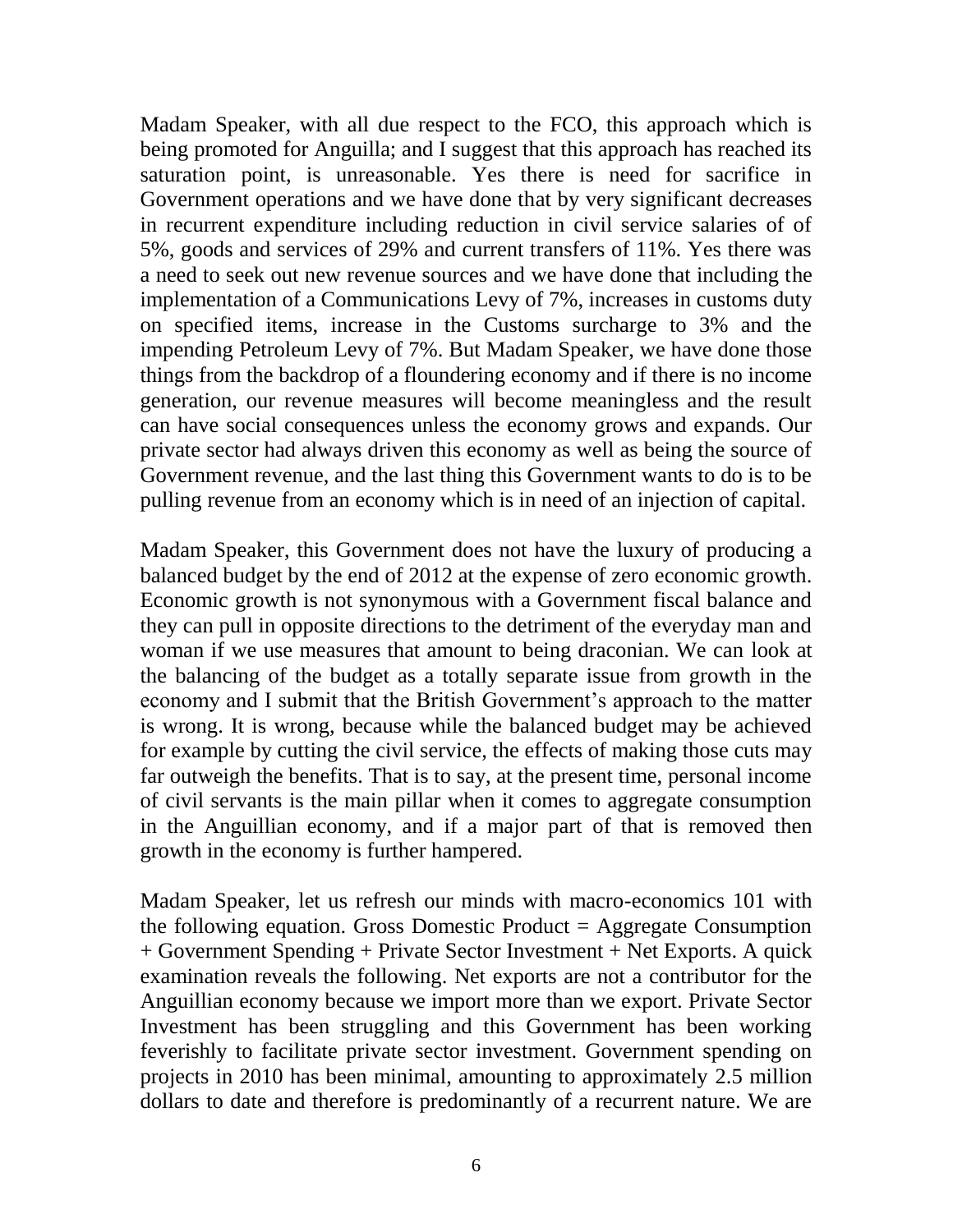left with aggregate consumption which at the present time is dominated by civil servants. Gross Domestic Product is the measure of how the economy is performing and growing and it should be obvious that aggregate Consumption is a key element at this time and to hurt that will be to the further detriment of the Anguillian economy.

Madam Speaker, I sincerely do not want to be misunderstood. The need for fiscal prudence, accountability and restraint are not optional at this time. They are a must, and as a result expenditure must be carefully prioritized and revenue collections must be a vigilant process encompassing viable alternatives where financial resources are not readily available for payment. However, there must be a limit beyond which additional taxation becomes counterproductive in that it curtails the generation of income in the economy which in turn curtails the ability to raise revenue so that in the end neither the objective of a balanced budget nor the objective of growth in the economy is realized. To all who are listening; in times of recessions, taxation is the last initiative that is considered, if considered at all, but Anguilla still is answerable to a higher administrative power and while the higher administrative power would want us to implement even more measures, we must be mindful of the reality of the economic situation and the plight of our people. It is a balancing act that at times can become very adversarial but we were elected not only to ensure fiscal balance but also, to protect our people, the people of Anguilla and both we will do.

Madam Speaker, I relaxed this approach which I adhere to in order to ensure that my Government tried to fill revenue gaps where possible, but enough is enough! My technical staff has told me that my body language when they approached me on several revenue measures was not very encouraging but that was more because of my concern about hardship for people than opposition to reasonable revenue measures.

# **ECONOMIC ACTIVITY**

Madame Speaker, projections from the Eastern Caribbean Central Bank suggest that Real Gross Domestic Product (GDP) for 2010 will be **269.74 million dollars**. This represents negative real growth of **7.12 percent** over the 2009 GDP Estimate of **290.41 million dollars**.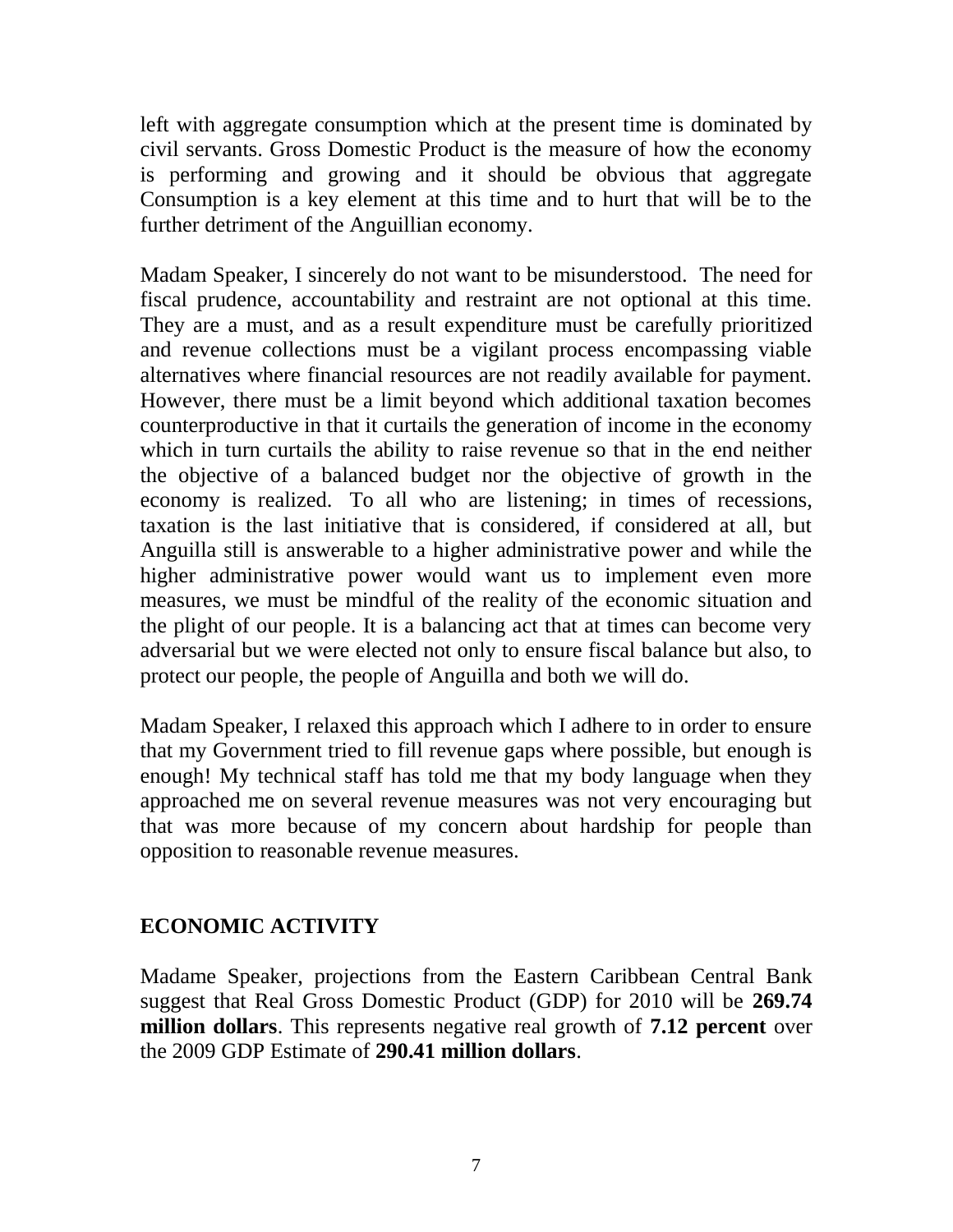The top contributor to GDP in 2010 is projected to be the Banks and Insurance Sector representing **32.14 percent**. This sector would have grown by **1.50 percent**.

The Hotel and Restaurant Sector is anticipated to be the second major contributor to GDP with a contribution of **28.27 percent**. This sector is projected to record marginal growth of **4.0 percent** over the 2009 estimates. Arrival statistics have shown that visitor and tourists' arrival for 2010 have been higher than 2009, which would partially explain the increase.

The Communications sector will account for **15.75 percent** of GDP in 2010. This sector is expected to decline by **5.0 percent** in 2010. Government Services and Construction will round out the top five contributors to GDP. Government Services" contribution will be **13.86 percent** and Construction will account for **8.04 percent**. Construction for the second consecutive year is projected to decline by as much as **45.0 percent**. This can be expected as the level of construction and construction related activities have declined since the onset of the global recession.

#### **Recurrent Revenue**

Madame Speaker, revenue collections for 2010 are anticipated to total **EC 136.88 million dollars** by year end. This represents an under collection of **EC 14.92 million dollars** from the **EC 151.80 million dollars** that was budgeted. The short fall in revenue can be attributed to a sluggish economy that has impacted the major revenue heads.

Madam Speaker, the major contributors to Recurrent Revenue are Import Duty –Other, Stamp Duty, Accommodation Tax, Import Duty- Fuel and Gas, and Work Permit Fees.

**Import Duty- Other** continues to be the top Recurrent Revenue earner in 2010. Collections are projected to total **EC 36.30 million dollars**. This represents an under collection of **EC 9.33 million dollars** from the estimated budget of **EC 45.53 million dollars**.

Madame Speaker, **Stamp Duty** is expected to be the second largest revenue collecting head for 2010, totaling **EC 18.50 million dollars**. This head surpassed the budgeted estimate of **EC 12.02 million dollars**. The over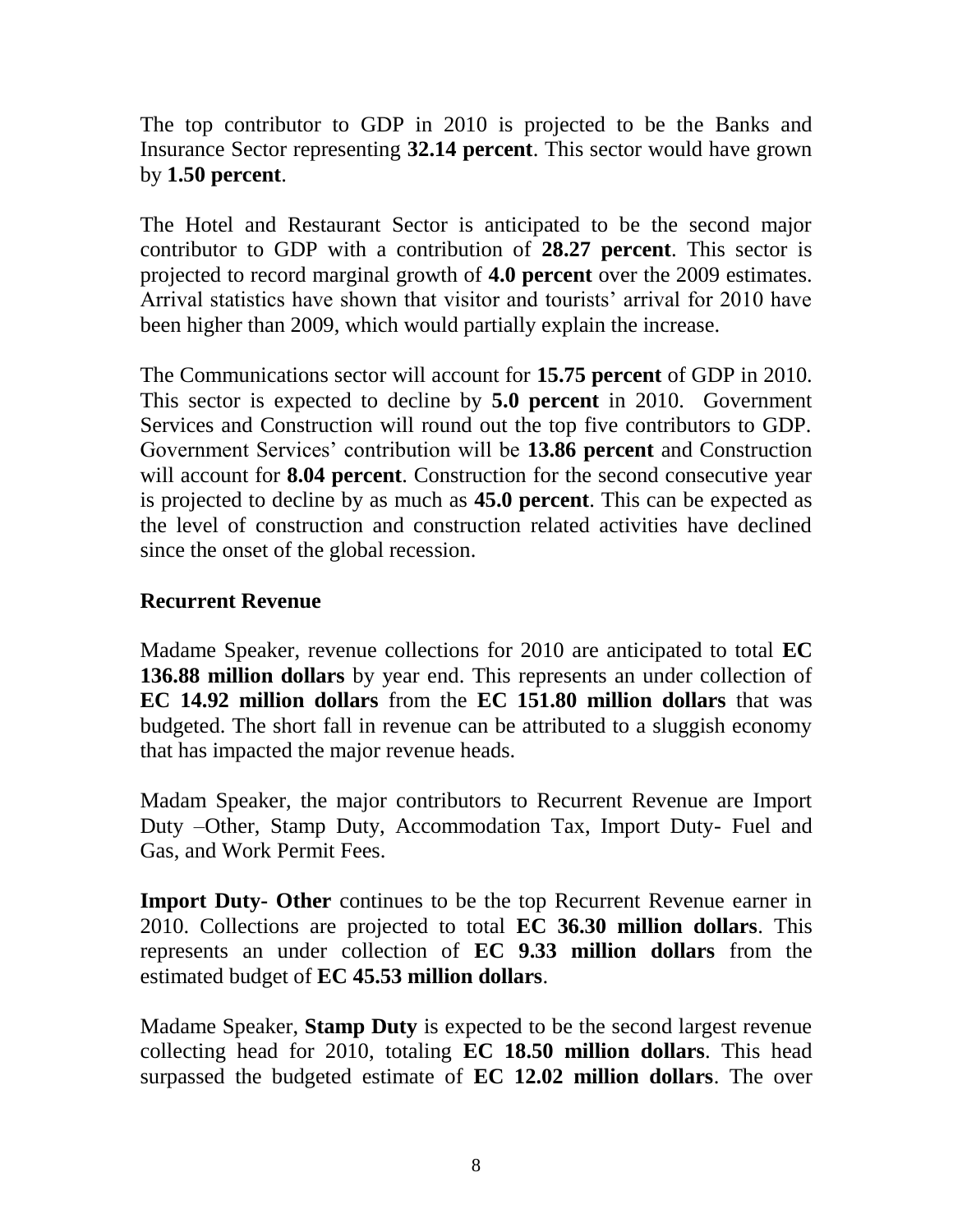performance can be attributed an unexpected payment relating to the sale of the Viceroy debt.

**Accommodation Tax** is anticipated to be the third largest contributor to Recurrent Revenue for 2010. Collections are projected to total **EC 11.73 million dollars**, compared to the estimate of **EC 13.24 million dollars**. This represents an under collection of **EC 1.51 million dollars**.

**Import Duty- Fuel and Gas** and **Work permit Fees** will round out the top five revenue collection heads. Year end collections are anticipated to total **EC 7.90 million dollars** and **EC 5.30 million dollars** respectively, though both fell short of the budgeted estimate of **EC 8.75 million dollars** and **EC 6.30 million dollars**.

## **RECURRENT EXPENDITURE**

Madame Speaker, the 2010 Recurrent Expenditure budget estimate was **EC 196.66 million dollars**. The year end projection is expected to total **EC 179.40 million dollars**, representing a difference of **EC 17.26 million dollars**. The reduction in expenditure is a direct consequence of the measures that were implemented beginning in 2009 and continued in 2010. The 2010 measures included a further reduction in civil servants salaries of 5 percent and 2.5 percent. It must also be noted that the Departments made a conscious effort to curb expenditure wherever possible.

### **Recurrent Balance**

The difference between recurrent revenue and recurrent expenditure, the recurrent balance, is anticipated to be **EC 42.53 million dollars** in 2010.

# **CONTRIBUTION TO FISCAL RESERVCES**

In 2010, though recognising the significance of reserves, Government is unable to set aside reserves due to the current financial situation.

# **CAPITAL EXPENDITURE**

Madam Speaker, capital expenditure for 2010 is expected to top out at approximately 2.5 million. Again, this is far less than the 8.5 million estimated, but hardly surprising given the ongoing financial pressures.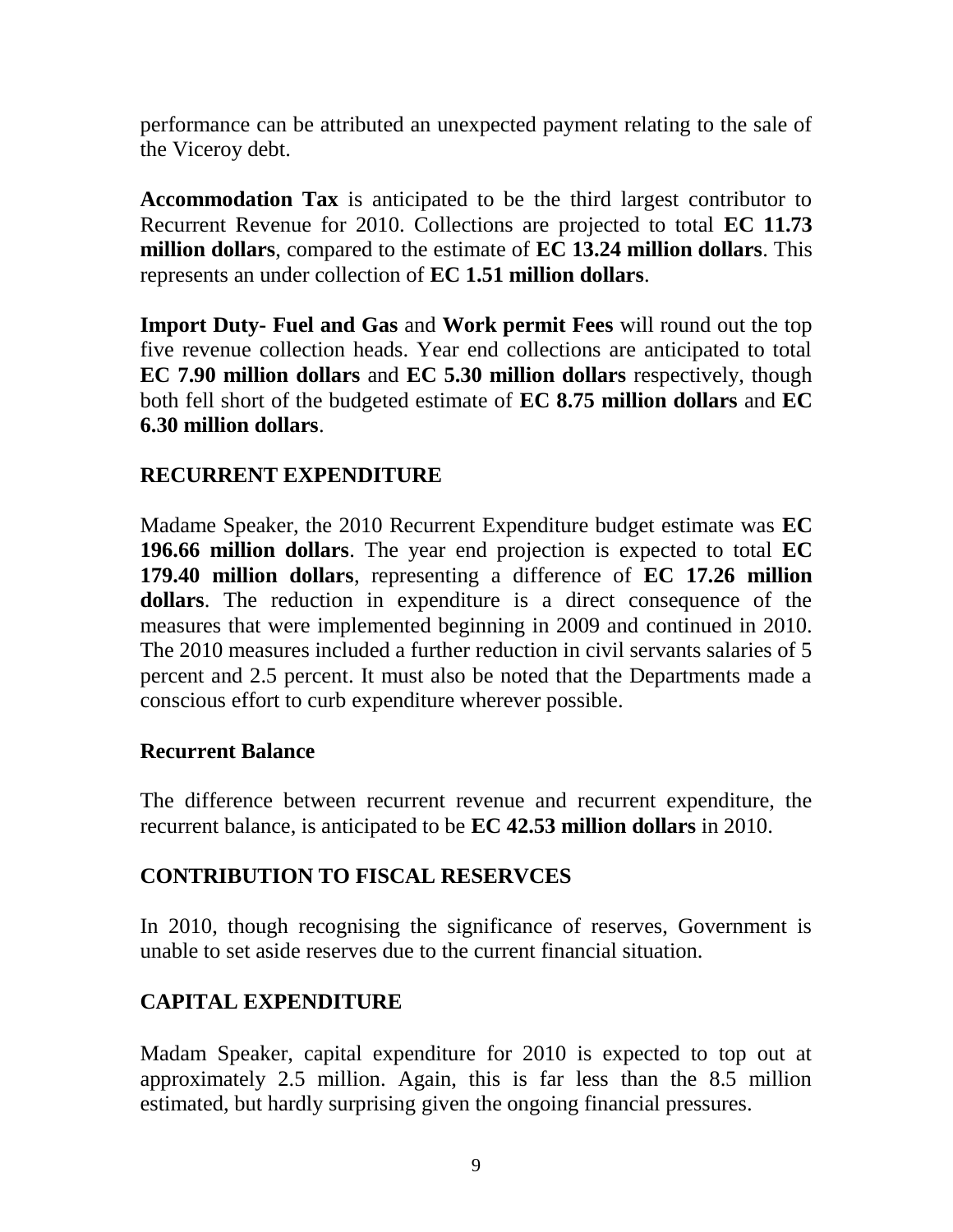In summary, the main areas of expenditure were the continued support of social development with the completion of the works at the Valley Primary School, the Orealia Kelly Primary School, the Allwyn Allison Primary School and the Votech Educational Facility at the Albena Lake Hodge Comprehensive High School. There was also support to Health Services Development with financing to support the replacement of hospital beds.

There was completion of consultancies for the designs phase of the Master Plan for Blowing Point Port Facility and the planning and design for Corito Port Cargo Facility. This initiative Government is pursuing through private public partnerships in order to make the development of these ports a reality and we are making progress.

Madam Speaker, a key achievement was the launching of the ASYCUDA WORLD Pilot Project. This project involved the installation of the Automated System for Customs Data in the respective Customs Administrations of Anguilla, Montserrat and TCI. Although we have experienced a few teething problems, the ultimate aim of this initiative is to improve the revenue collection and transparency of Customs operations and to reduce the operating costs incurred by the private sector. The brokers of Anguilla have formed a brokers association that will bring structure to the trade and we will pass legislation that will protect said brokers.

Other areas of expenditure included planning for two key initiatives that will take place next year – the Sustainable Tourism Master Plan, which will form the basis for diversifying and improving the quality of our tourism product; and, the Anguilla Population and Housing Census which will enable us to formulate relevant policies and properly plan for the development of our country.

Madam Speaker, after the somewhat dismal review of the limited areas of capital investment we were able to undertake in 2010, I close out this review by stating that the Government of Anguilla has critical capital investments that it NEEDS to make in areas of physical and social infrastructure. Such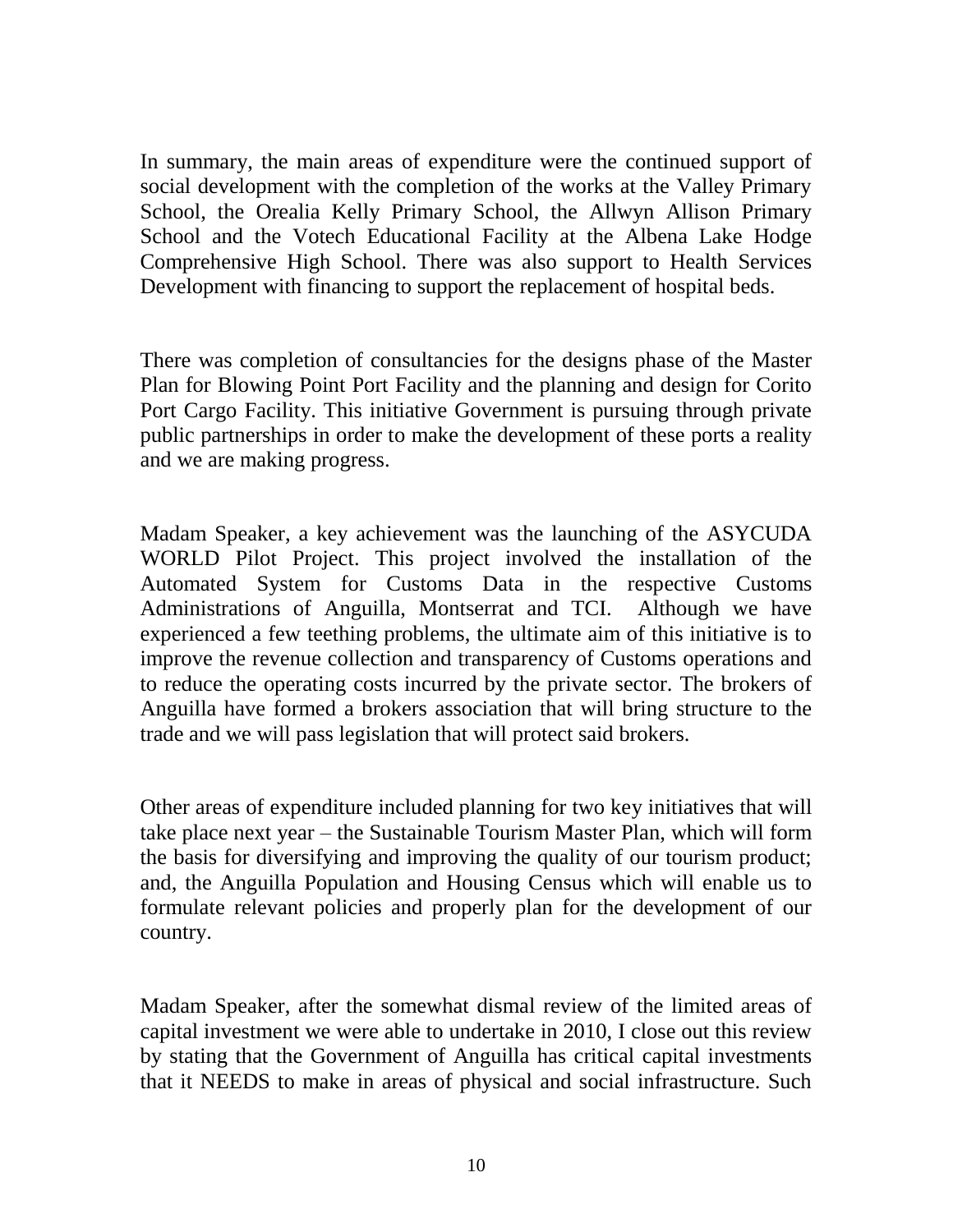investments may also have the additional impact of stimulating activity in the local economy.

At present it appears unlikely that the UK Government will support the necessary borrowing to realise these developments but we remain hopeful and trust that the negotiation of the long awaited and much needed update to the Borrowing Guidelines in the form of what is being termed a "General Framework for Fiscal Sustainability and Development" will include elements that both recognizes our development imperatives and facilitates the provision of the means for attaining such goals.

# **2011 CAPITAL PROGRAMME AND FINANCING**

So, Madam Speaker, when in comes to talking about the capital plans for 2011, rather than giving a listing of the various projects I thought it best to convey it in terms of the sources of funding open to us  $-$  a more meaningful, informative approach and an opportunity to explain to our people the scope, albeit limited, of our options.

As always, there is the European Union, our only significant source of grant financing. Under EDF 10 Anguilla has been allocated (11.75 million EURO) approximately 45 million dollars that will be disbursed annually over the next 3 years. These funds are not connected to or designed to finance any specific projects but rather to support a national policy or strategy. This General Budget Support is received following the fulfillment of indicators or conditions for payment aimed at maintaining macroeconomic stability and improving overall public financial management. It improves the budgetary framework to address national policy and strategy objectives.

It was within this framework that we prepared a Medium Term Economic Strategy for EU support that incorporated the basis for assistance from the CDB with the Policy Based Loan and other initiatives being undertaken under the Eight Point Stabilisation and Growth Programme of the ECCU. The focus is on the four goals of Restoring our Macroeconomic Stability, Stimulating Sustainable and Diversified Economic Growth, Providing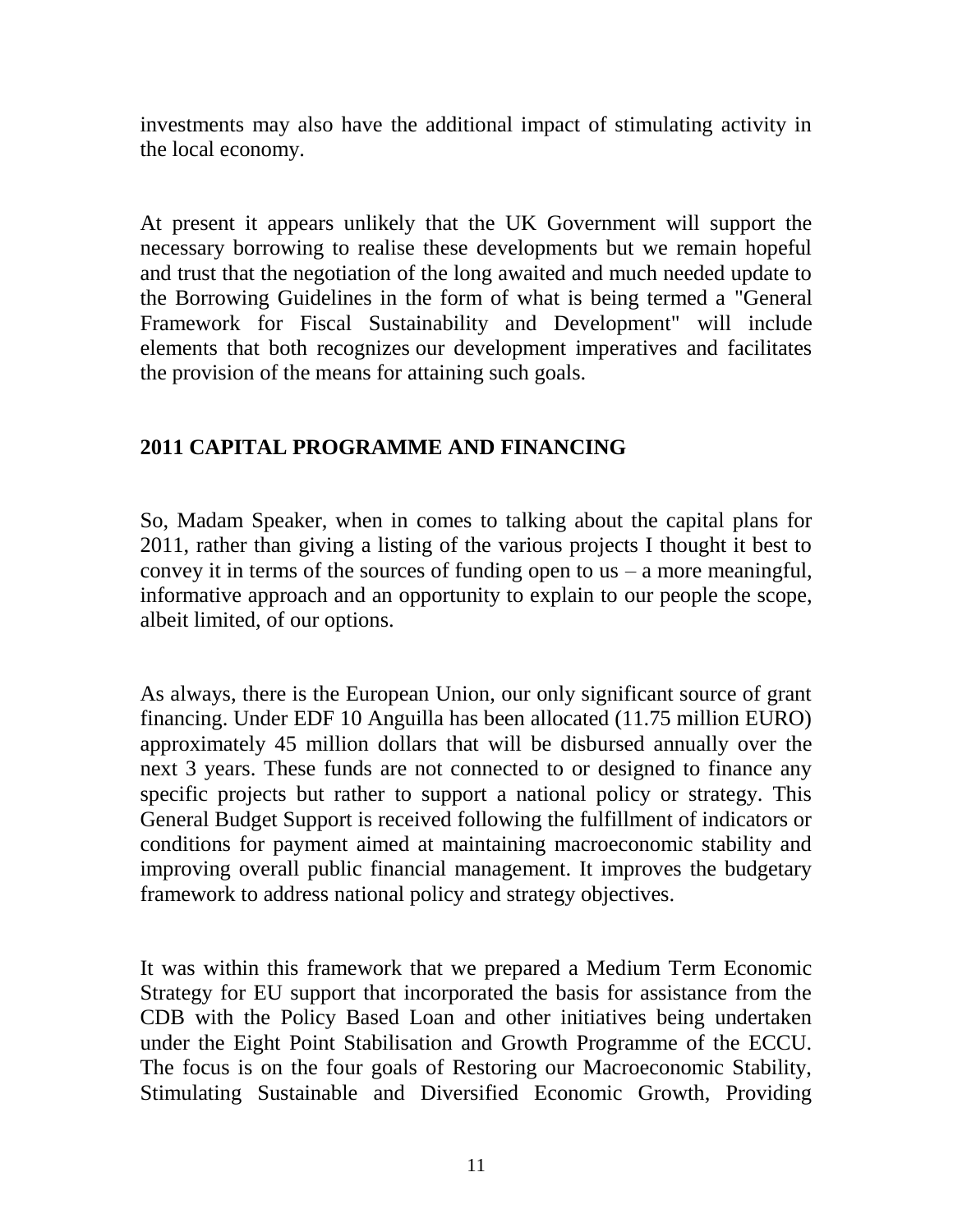Supporting Social Development and Social Protection and Reducing Environmental Vulnerability.

Our other source of funds is the Caribbean Catastrophic Risk Insurance Facility, the CCRIF. This is an insurance facility that operates as a regional catastrophe fund for our Caribbean governments and is designed to limit the financial impact of natural disasters by quickly providing a payout when a policy is triggered.

Anguilla has been a member of CCRIF since 2007 and pays the annual premium of US\$225,000 for its hurricane coverage.

There is no ignoring our vulnerability to hurricanes. On August 30, 2010, Hurricane Earl impacted Anguilla as a category 2 hurricane. No lives were lost or injuries reported, however, there was significant infrastructural damage and Anguilla experienced impacts, island wide, to its utilities, Government buildings and assets, private homes, critical infrastructure, agriculture, natural resources and tourism properties. By the 16 September 2010, the CCRIF had made a release detailing a payout to the Government of Anguilla in the amount of US\$4,282,733 (11.5 million EC dollars).

It is important to note that the objective of the CRRIF is not to cover the entire losses faced, but to provide short term liquidity to fund both disaster response and the maintenance of basic and essential government functions.

These CCRIF funds will allow the Government of Anguilla to undertake the necessary urgent repairs to Government of Anguilla"s facilities and assets, especially those whose operation provides a key service to the people of Anguilla; to undertake mitigation measures that will avoid further disaster or avoid much higher costs in the future; and, the funds will facilitate initiatives aimed at enhancing Anguilla"s ability to respond to natural hazards efficiently and effectively.

Finally, special mention must be made of the Windsong Trust, The Warren Foundation and the Social Security Board, who are all key contributors in the areas of education and sports development in Anguilla.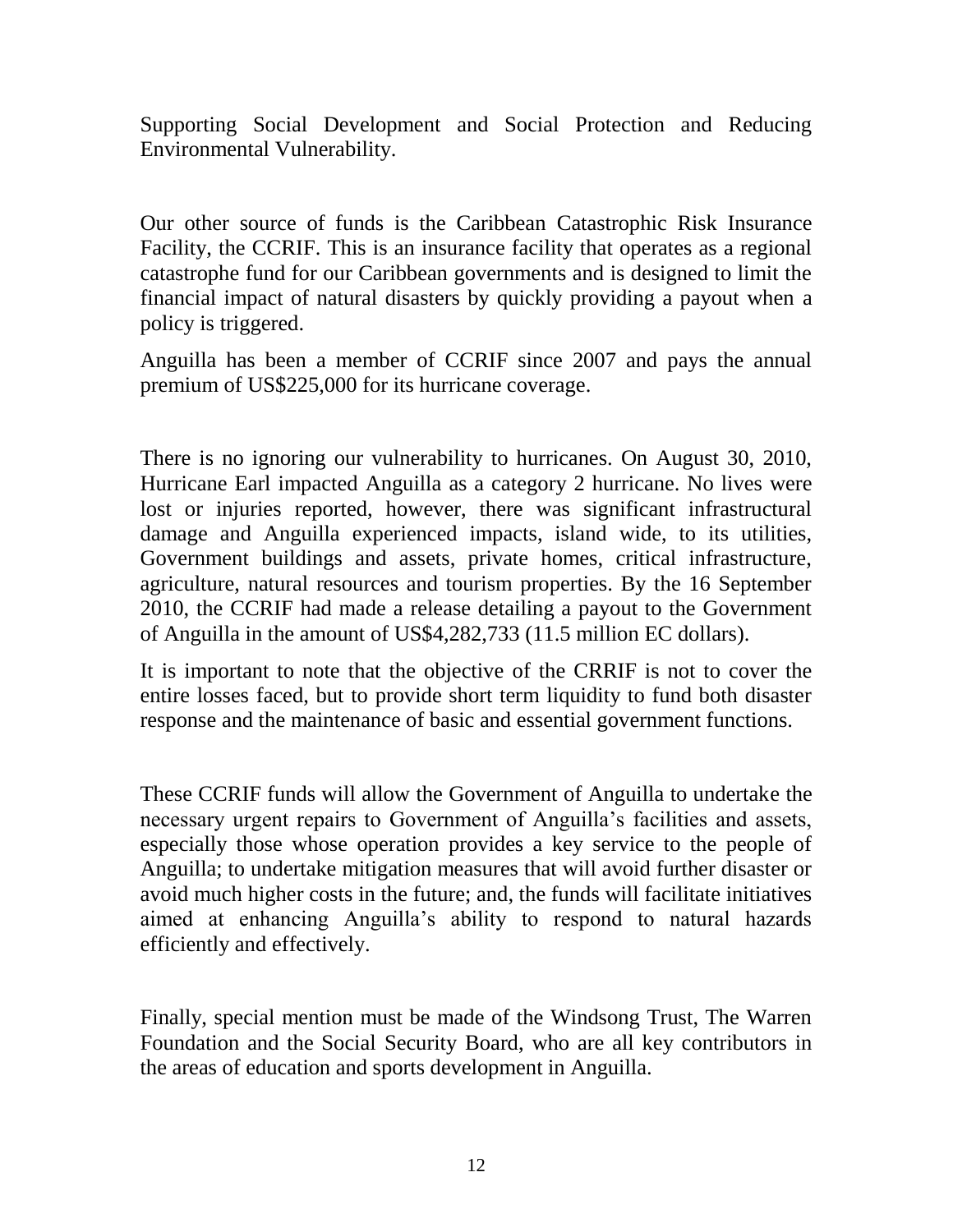The Capital Budget for 2011 has made provision for limited but targeted capital investments to the tune of 23.4 million dollars and, as always, this remains contingent upon the realization of financial resources. These projects, when combined with the complementary, ongoing and planned initiatives by our regional and international development partners, will aim to address the need to stabilize the Anguilla economy, support and enhance economic growth while providing the necessary supporting social development and protection. Key projects include Hurricane Earl Mitigation and Recovery, National Health Fund Development, Inland Revenue Development and Public Financial Management Reform.

Since coming to office I have made it a priority to re-establish and foster this Government's relationship with our supportive development partners because it is only with continued commitment, cooperation and coordination that we will come out on the other side.

The UK Government continues to provide assistance in the performance of their annual economic review and more recently with the technical teams that have visited our shores providing sage advice and recommendations.

I have committed to the continued implementation of the Eight Point Stabilisation and Growth Programme alongside my brothers and sisters of the ECCU. I look forward to the realization of the General Budget Support Programme with the European Union and negotiations with our colleagues at UNDP for support in planning for Poverty Reduction and National Development as a whole. I express gratitude to the CDB for their timely support through the Policy Based Loan and to CARTAC for their crucial technical assistance.

To all our development partners, we thank you.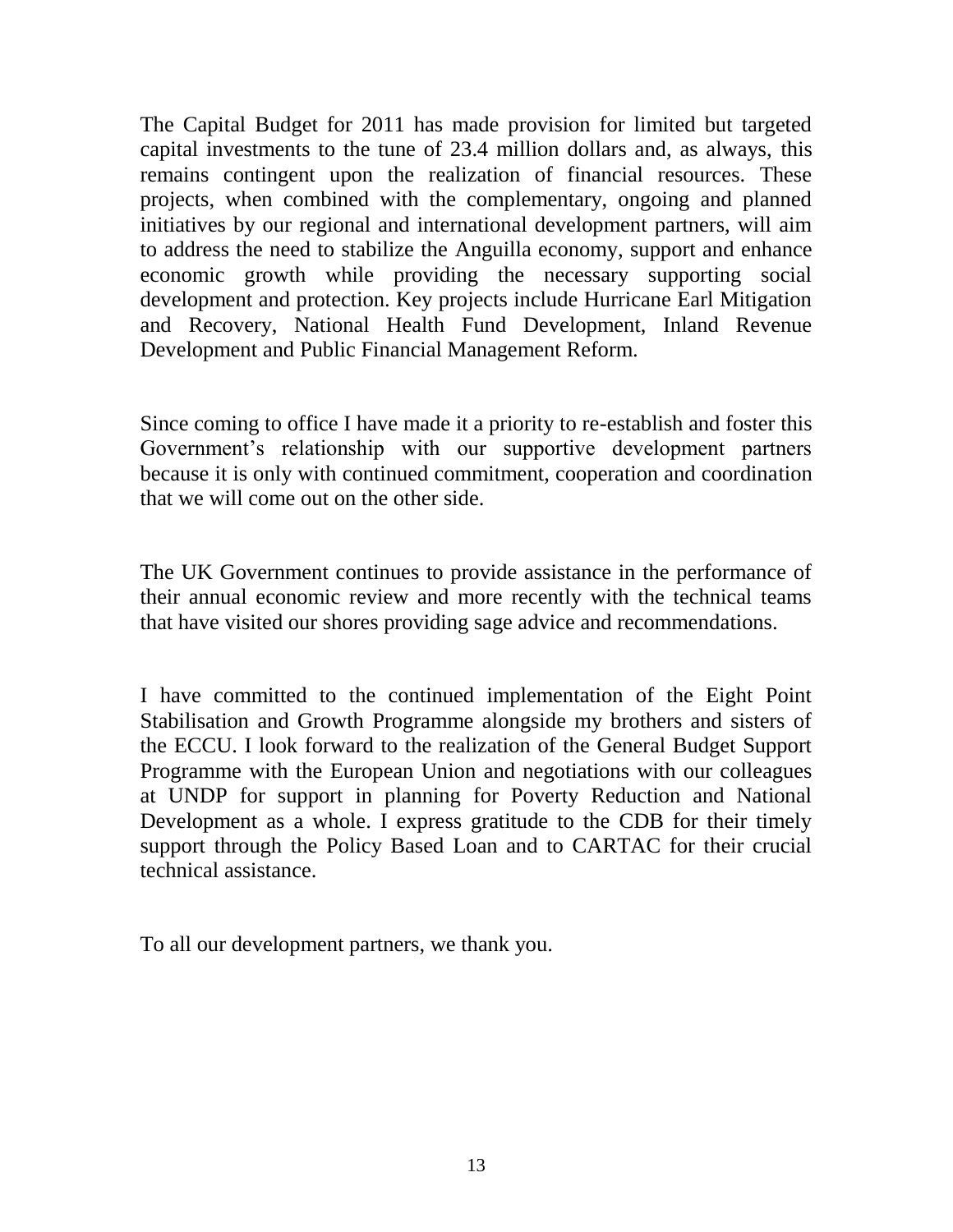## **OVERALL BALANCE**

Madame Speaker, Government's overall fiscal position is determined by the sum of the recurrent balance and the capital balance. The recurrent balance for 2010 is projected to be a deficit of **42.53 million dollars.** Capital expenditure is expected to total **EC 2.5 million dollars**. Capital Grants from the final tranches of **EDF 9** totaled **EC 22.33 million dollars**. Additionally, **EC 14.20 million dollars** of unpaid invoices were brought over from 2009 and will be paid this year. Therefore, the overall balance is a deficit of **36.90 million dollars**.

### **PROVISIONS OF RECURRENT REVENUE**

The past year has been one of the most challenging periods for revenue collection since 2003. As a result, we now expect to raise \$9,569,891 million dollars less for 2010 than was anticipated. We will continue to be challenged during 2011 in terms of fiscal stability, because tax revenue growth is likely to lag if the economy remains sluggish. Given the gap between revenue and expenditure, it is likely that government will still have to make critical revenue related decisions.

Madam Speaker, the revenue budgeted for 2011 is **\$177,685,041 million dollars**. This is an increase over the 2010 Budget by **\$25,885,150 million dollars**. This moderate increase is based on new tax measures to be implemented during the fiscal year.

In accordance with basic economics, increases in taxes during a downturn could be counterproductive. Madam Speaker, it must be reiterated that the new tax measures being implemented for 2011, though necessary to lessen the financial gap, is also a step towards ensuring that our revenues are derived from more sustainable sources and towards a future of fiscal stability. Indeed the intention is to review the revenue base as early as possible in 2011, so that there will be more certainty in terms of revenue collection and the repeal of nuisance revenue measures.

Currently, a significant portion of our revenues comes from sources such as, Stamp Duties and Work Permits. We can no longer continue to be reliant on these sources as these are unpredictable revenue streams, which are driven mainly by a vibrant economy. During an economic downturn the revenue flows from these sources tend to shrink. Madam Speaker, broadening the tax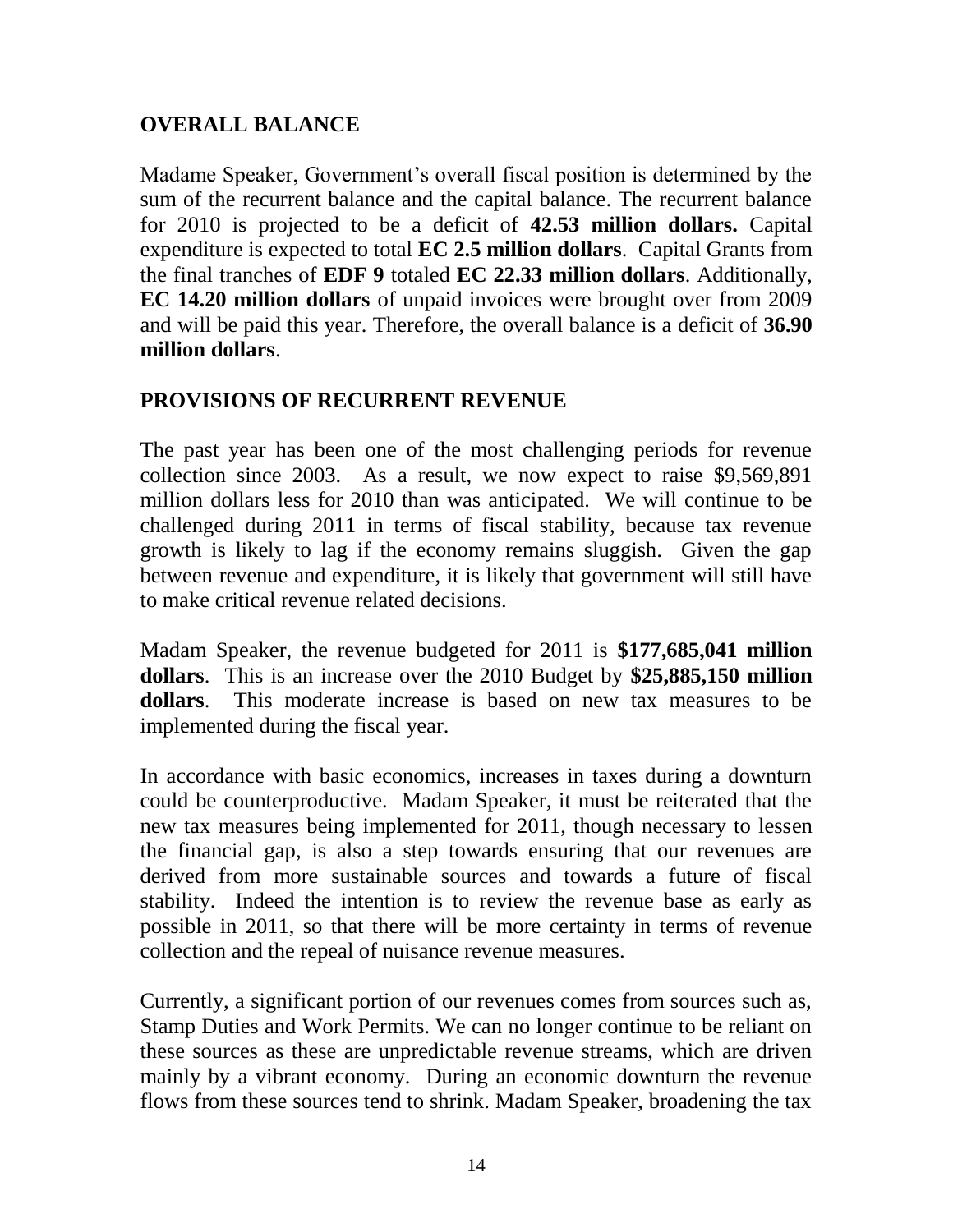base will result in generating more revenue and in the long run will give us the financial stability needed to provide better service and development for the people of Anguilla. There will no longer be the need to have to react to times like these in a hurried manner with the result that citizens are virtually blindsided by a wave of new tax measures. The new status quo would be one where the tax base is on a solid foundation with the ability to collect revenue not only for current consumption but also for the building up of reserves. These reserves serve as a mitigating measure in difficult financial times and Madam Speaker, this government is very aware of the consequences of having no reserves.

Madam Speaker, fellow Anguillians let us all face the reality. The reality and I say this with no joy, is that unfortunately new taxes will be introduced in 2011. These new revenue streams are expected to generate **\$21,307,700 million**. The new tax revenues will be derived mainly from our domestic sources and are in the areas of Property Taxes, Levies, Licences, and Surcharges.

Madam Speaker, the details on these new taxes are as follows:

### **an increase in the tax rate of Property Tax from .0015 to .00375**

Madam Speaker, whereas this is the second tax rate hike on Property Tax within the last two years, it is important to note that this was done to make the revenue streams more sustainable.

### **the implementation of a 7 per cent levy on the sale of petroleum products, such as gasoline and diesel at the retail level**

This new levy is not intended to cause undue burden on our people, but rather to promote our policy for the use of alternative energy and a "greener" Anguilla. We must ensure that the environment we all enjoy now is preserved for our future generations.

# **the introduction of an Interim Stabilization Levy**

This new levy will, in the short term, raise the revenue needed to help stabilize our economy but Madam Speaker, it goes beyond that. It is also a stepping stone to the National Health Fund. Madam Speaker, its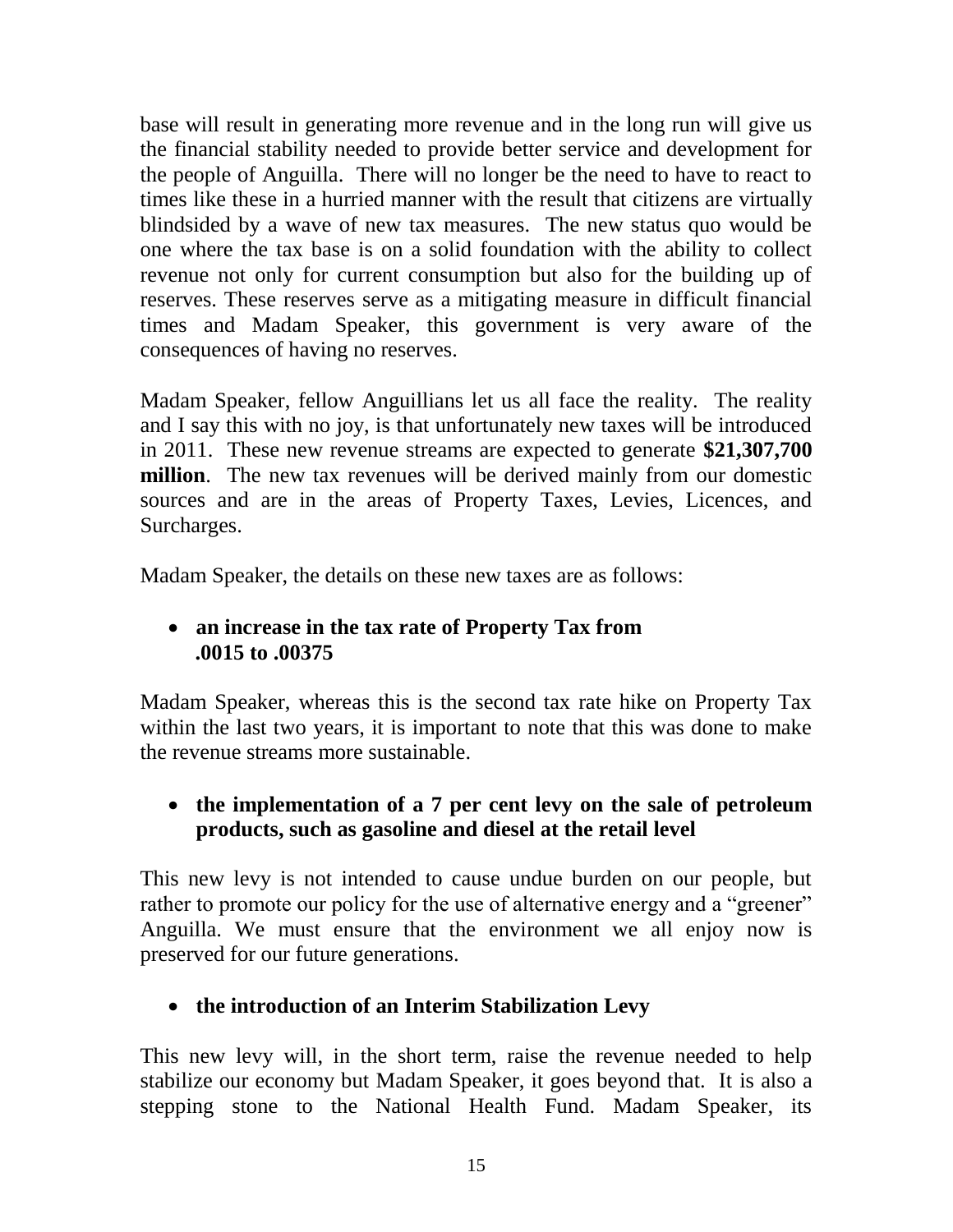implementation has been delayed to facilitate further consultations and crucial preparatory work. The Interim Stabilization Levy will be levied on employees at a rate of 3 percent of gross income and matched by employers. Self-employed persons will be levied at a rate of 6 percent.

## **marginal increases on various licences**

These increases Madam Speaker, are on Drivers" Licences, Liquor Licences, Food Premises Licences, and Villa Rental Licences.

## **an increase from 1 per cent to 3 per cent in the Customs Administrative Surcharge**

Madam Speaker, we know that generally such increases may add to business costs but after careful analysis, it was decided that these increases are necessary.

Madam Speaker, the Inland Revenue and Customs Departments account for the collection of more that 85 per cent of Government's revenue. While tax collection has increased, the manpower has not done so proportionately and is unlikely to do so in the near future. The intention is to increase manpower in these departments by re-deploying staff from other departments to assist in the tax collection process. We must be creative when the situation demands and this is one way of getting more done with less.

We recognize that the timing of the introduction of these new tax measures is not the most opportune, Madam Speaker. However, with the severe deterioration of our fiscal balance there is an urgent need to improve our overall balance and decrease the deficit. Madam Speaker, our approach is a gradual one and in this way is inconsistent with the more draconian one being demanded by the FCO. As such, we ask the indulgence of our people as we strive to bring financial stability back to our country. Madam Speaker, I am confident that our people will respond in a manner which shows that we have not lost our sense of country which has always been a hallmark of the Anguillian people.

# **PROVISION OF 2011 RECURRENT EXPENDITURE**

The anticipated deficit of 2010 compared to 2009 was mentioned earlier. The much smaller deficit of 2010 will be due in large part to cuts in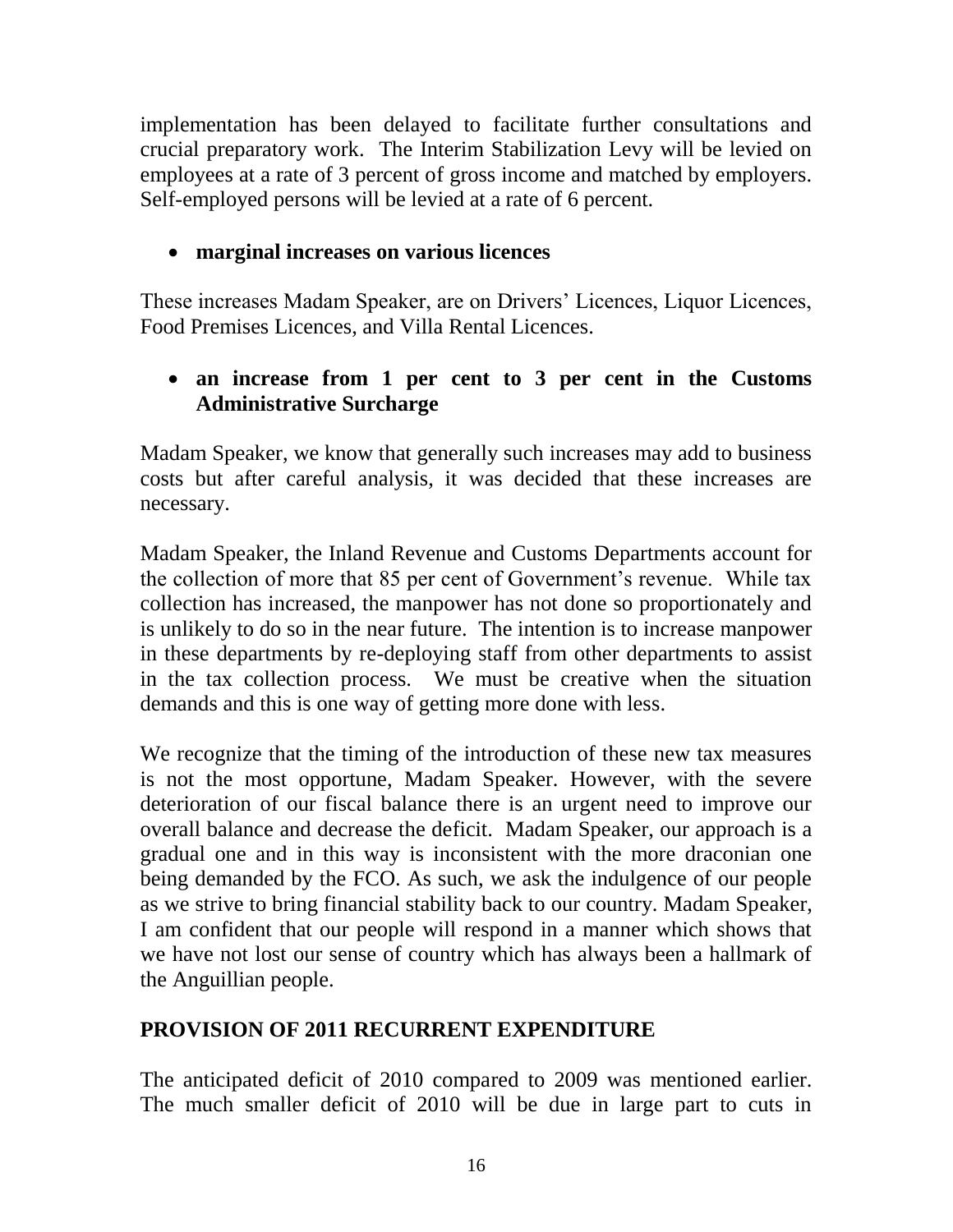expenditure over 2009 budget. Madam Speaker, as much as it hampers the delivery of service to the people of Anguilla, we have budgeted further cuts in the 2011 estimates.

I will subsequently give further details but at this time I would like to summarise the expenditure decreases of the various Ministries as well as the Governor"s Office and Departments in the 2011 budget.

HE The Governor's Office and Departments 0.1%; Ministry of Home Affairs 6.7%; Ministry of Finance, Economic Development, Investment, Commerce and Tourism 6.9%; Ministry of Infrastructure, Communication, Utilities, Housing Agriculture and Fisheries 20%.

Madam Speaker, while the aforementioned decreases are of a general nature, the decrease in Personal Emoluments is particularly significant. It is clear then that the delivery of services has been largely curtailed and while there must be concern about the percentage of Personal Emoluments to total recurrent expenditure this must also be viewed in terms of the significant decreases in other areas. What I am saying Madam Speaker, is that it may be easy in some quarters to say that there is now no need for the civil service to be the size that it is, but I have already gone through the reasons why the civil service is extremely important at this time. As much as I am tempted to go through it again for emphasis, I will refrain from doing so. I want the world to be reminded that the Government of Anguilla is operating under tight fiscal constraints and its service delivery is hampered by financial reasons.

Madam Speaker, even when economic and financial statistics from the most developed and industrialised nations often indicate that there is tremendous economic and financial progress in a country, a closer look at the real life situations of many of the inhabitants often find those inhabitants living in deplorable conditions. Is this what we want for our people?

Madam Speaker whether or not there is a booming economy, a recession or even a depression, this Government will never and I repeat, never find a reason to neglect the social aspects in relation to nation building. I said that to say this. The Ministry of Social Development has an increased budgeted recurrent expenditure of 1.5% over the 2010 estimate. In these difficult financial times all increases must be carefully examined in order to justify them.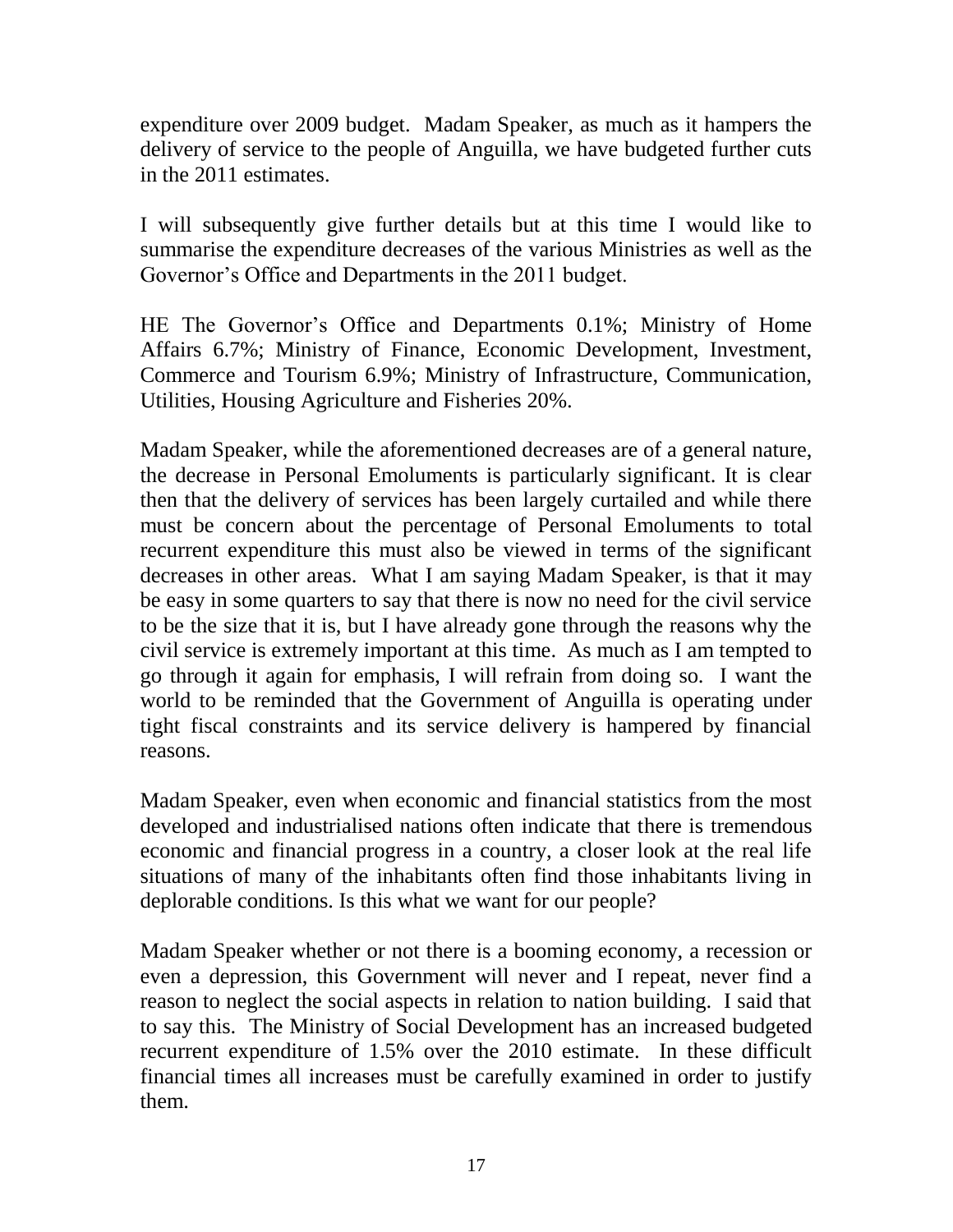Her Majesty"s Prison, Madam Speaker, is home to many of our young men and to a lesser extent, young women as part of the Prison population. Our prisoners are part of us and we must never neglect our duty to them which includes both punishment and rehabilitation. Bearing this in mind, we will not wait for criticisms from international humanitarians organisations such as Amnesty International to be critical of our prison conditions. In that regard Madame Speaker, we take it on ourselves to ensure that our Prison is adequately staffed and operated to meet not only international standards but also indicative of the importance that we attach to giving second chances. The increase in Goods and Services in that area is a reflection of that approach.

Madam Speaker, all public officers need to be thorough in their work and have a good working knowledge of the procedures necessary to carry out their functions efficiently. In so doing this may help to reduce the amount of litigation brought against the Government of Anguilla Anguillians have always respected the rule of law and this Government will always respect the rule of law even when it poses a financial burden on Government finances. This government has to incur significant expenses with an increase of 76% in recurrent expenditure by the **Attorney General's Chambers** as a result of litigation against the Government of Anguilla.

Madam Speaker in a similar vein, custodian sentences and fines must never be the only option for regulating human behaviour in the court system. The Department of Probation continues to play an important role in that regard and while that role is not quite where we want it to be, an increase in expenditure was necessary to move along the desired path.

Madam Speaker, we must protect and maintain our infrastructure. Maintenance of buildings has shown a marginal increase but this Government is prepared to make that sacrifice now to mitigate substantial expenditure in the future.

In the same way that I am apprehensive about revenue measures in our stagnant economy, I am very concerned about the reduction in services due to expenditure constraints. However, Ministries and Departments are still committed to fulfilling their mandates as best they can. For that we commend them.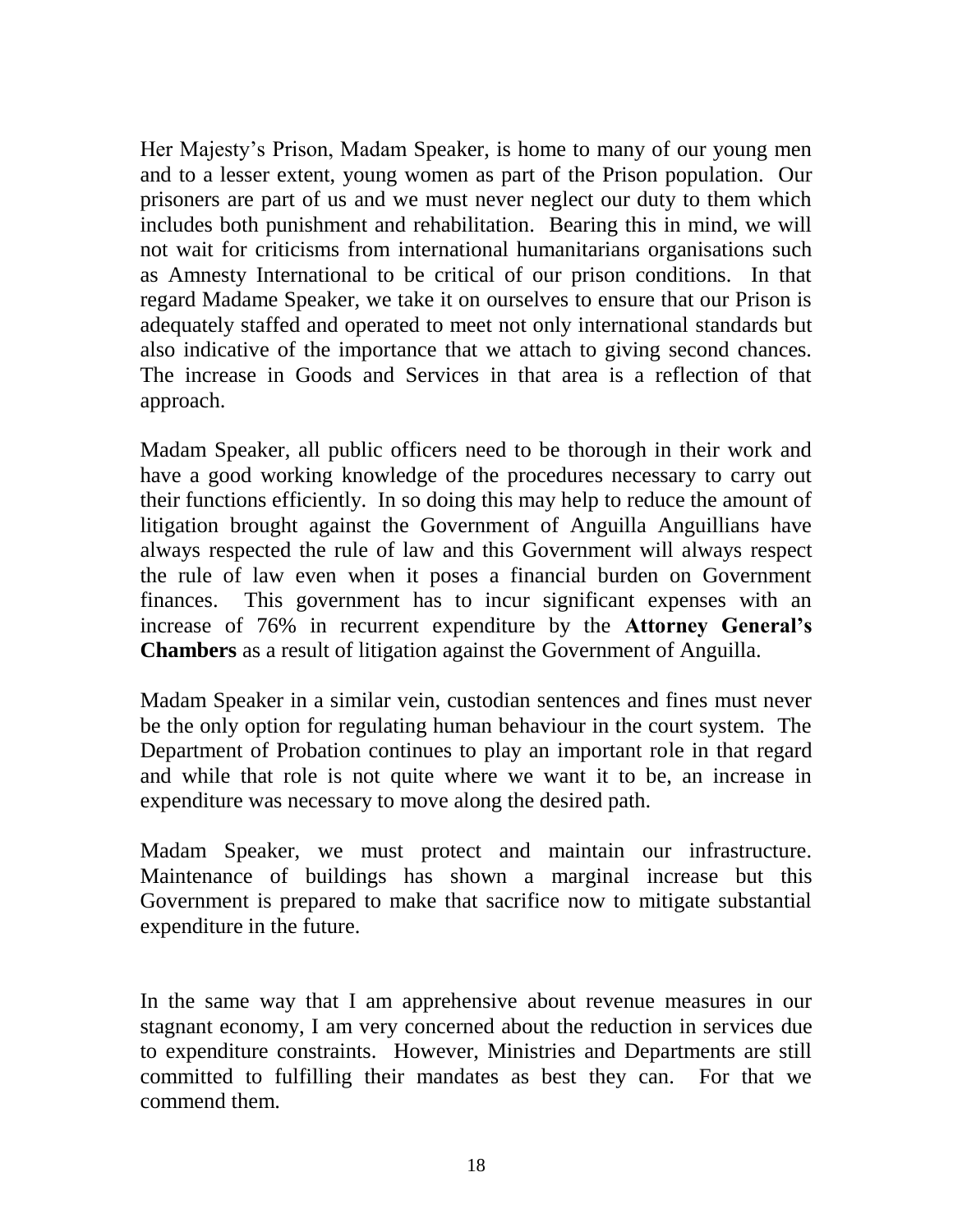**Public Administration** is still committed to the development and modernisation of the Anguilla Public Service and is championing the cause of achieving more with less. Regrettably, the Government of Anguilla has been unable to offer the usual assistance for tertiary level training. However, Public Administration is still promoting local-based initiatives including the Commonwealth Secretariat/Government of Anguilla Administrative Law Course as well as Leadership and Management Skills Training and Customer Skills Training.

In terms of education, the **Anguilla Community College** witnessed another milestone on its journey by appointing a President. A partnership has also been developed with the Anguilla Chamber of Commerce and Industry to seek opportunities for collaboration of on education, training, capacity building and infrastructure strengthening. These difficult times have not stifled both institutions" commitments to increasing educational and training opportunities for the Anguillian public.

Madame Speaker, the **Department of Youth and Culture** continues to make its impact on the community and youth in particular through its programming. The Department"s mission dictates that it will facilitate the empowerment of young people and promote the Arts and Anguilla"s cultural heritage as critical components of sustainable social and economic development. Although hampered by financial constraints, these goals remain at the forefront of the Department.

### **PUBLIC DEBT**

Madam Speaker, total public sector debt stock at the end of 2010 is projected at **227.76 million dollars** (42.51% of GDP) which would represent an increase of **18.95 per cent** over the 2009 debt stock of **191.48 million dollars** (32.95% of GDP). The increase is due to the expansion in Central Government debt which is estimated to rise to **210.35 million dollars** from the 2009 figure of **172.21 million dollars**. Government Guaranteed debt is expected to contract by **9.65 per cent** at the end of the period from the 2009 figure of **19.27** to **17.41 million dollars**.

During the financial year 2010, the only **new borrowing** recorded was attributable to Central Government to the tune of **65 million dollars** to finance recurrent expenditure. **15 million dollars** of the new debt was of a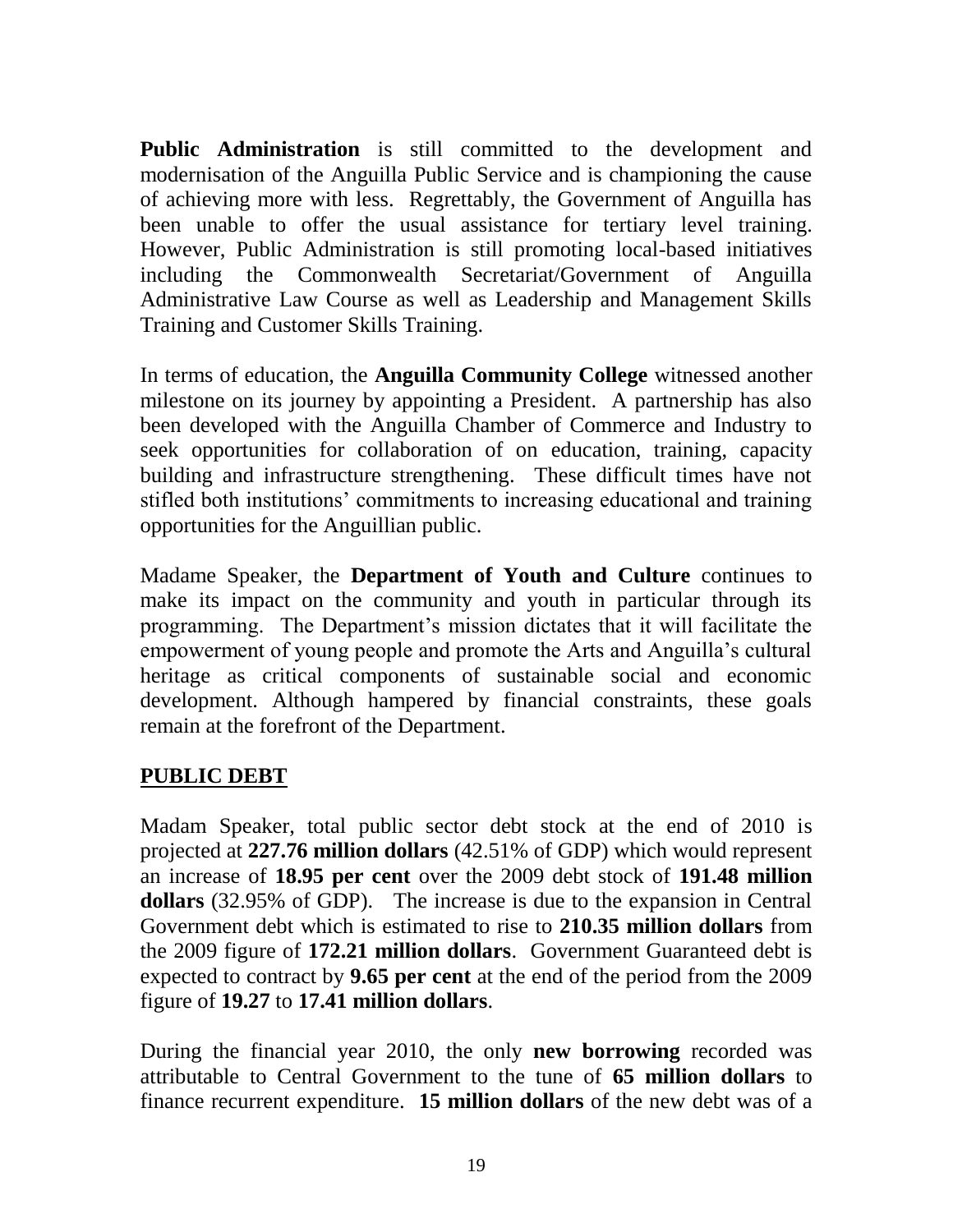short term nature and the remaining **50 million dollars** for a longer duration of 10 years.

Over the last two years, debt servicing cost has risen appreciably as a result of the increase in new debt, mainly at the short end of the maturity spectrum. The hike was also due to debt restructuring that took placed over the period. Madam Speaker, I am therefore pleased to report that the Policy Based Loan (PBL) from the Caribbean Development Bank for debt refinancing was approved and fully disbursed at the end of August this year. The proceeds of the loan in the amount of **55 million US dollars** were used to pay off the more expensive loans in the debt portfolio including the overdraft facility.

Acquisition of this PBL has a significant impact in Government's management of debt, particularly in terms of debt servicing. It has facilitated the realignment of the debt profile back to longer term maturities and reduced interest costs. Additionally, the five year moratorium on principal repayments will help to ease cash flow difficulties. It will also provide the necessary fiscal space for the implementation of social and economic development programmes. As a result, a broader set of reforms can be implemented as the government strengthens its fiscal framework to achieve fiscal stability within the medium term.

Madam Speaker, prudent management of public debt for achieving sustainable debt ratios by minimizing borrowing costs, ensuring timely debt servicing payments and keeping risks at acceptable levels is one of the major priorities of the GoA. To this end, the focus is on the establishment of a policy framework and on institutional arrangements to strengthen debt management capabilities.

The Canada-Eastern Caribbean Debt Management Advisory Service (CAN-DMAS) programme is one initiative which I would like to highlight at this time that would assist in government's drive for capacity building in debt management. The DMAS project is of 6 years duration and is funded by the Canadian International Development Agency (CIDA) and managed by the Eastern Caribbean Central Bank. Other regional and international organizations such as CARTAC, IMF and the World Bank also work closely with the project. The purpose of the project is to improve the capacities of the member countries of the Eastern Caribbean Currency Union (ECCU) to effectively manage their debt portfolios to sustained levels through a series of training activities. It is also intended to develop the capacity of the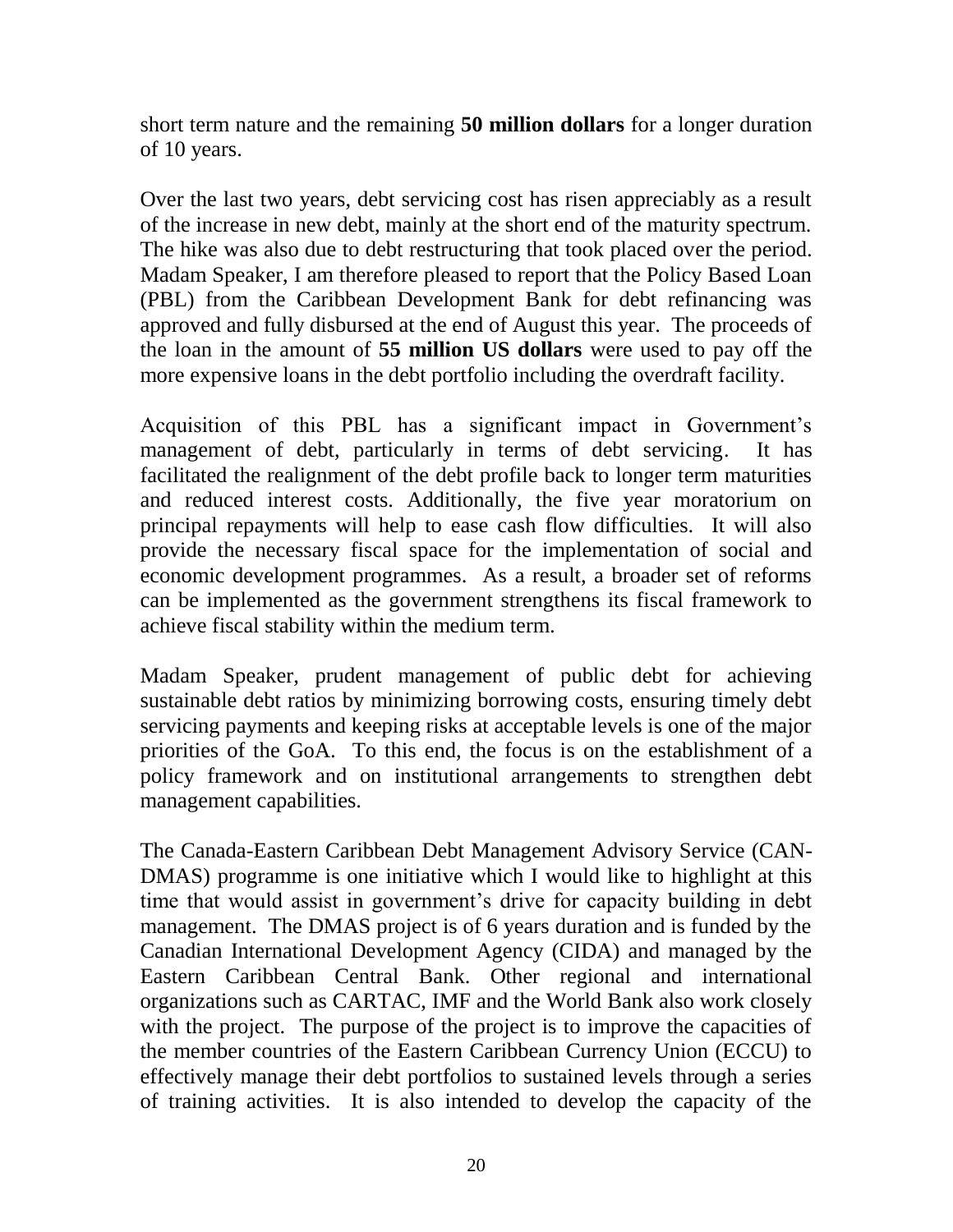DMAS Project Unit to provide some technical assistance to Debt Management Units in the region on an on-going basis. At the end of the project, it is expected that the work would facilitate the development of standardized approaches to debt management in the region.

Anguilla has benefitted thus far under the project through a number of training workshops in areas such as sustainability analysis and risk management. In addition, as part of the project a Debt Management Performance Assessment (DeMPA) mission was conducted in Anguilla during the first quarter 2010. The objective of the mission was to undertake an assessment of debt management functions using the World Bank"s DeMPA tool. This tool assesses the performance of debt through a comprehensive set of indicators, spanning the full range of government debt management functions. The report showed the areas where the minimum requirement for effective debt management were met and also identified a number of areas in debt management where the minimum criteria were not achieved.

The DMAS programme has the full commitment of Government and recommendations coming out of the programme will be implemented once considered appropriate. One such recommendation is that Anguilla should develop a medium term debt management strategy having not met the minimum requirement in term of this indicator. Cognizant of the importance of a debt strategy, Government will ensure that one is developed during 2011.

Madam Speaker, I would like to take this opportunity to place on record my Government's appreciation and gratitude to the regional and international agencies such as the ECCB, CIDA and the other partners of the DMAS project. Recognition must also be given to the Commonwealth Secretariat. They have all rendered and are rendering much assistance in the area of debt management.

Madam Speaker, It would be remiss of me to conclude this section on public debt, without addressing the issue of debt financing. As most of you would be aware, my administration since coming to office in February of this year has been placed in a position where it has been borrowing for recurrent purposes. I would like to state that the GoA considers this to be an unsustainable position which must not continue. Based on Government's Economic and Medium Term Strategy and other reform measures to promote fiscal stability, the policy of my Government is to source funds only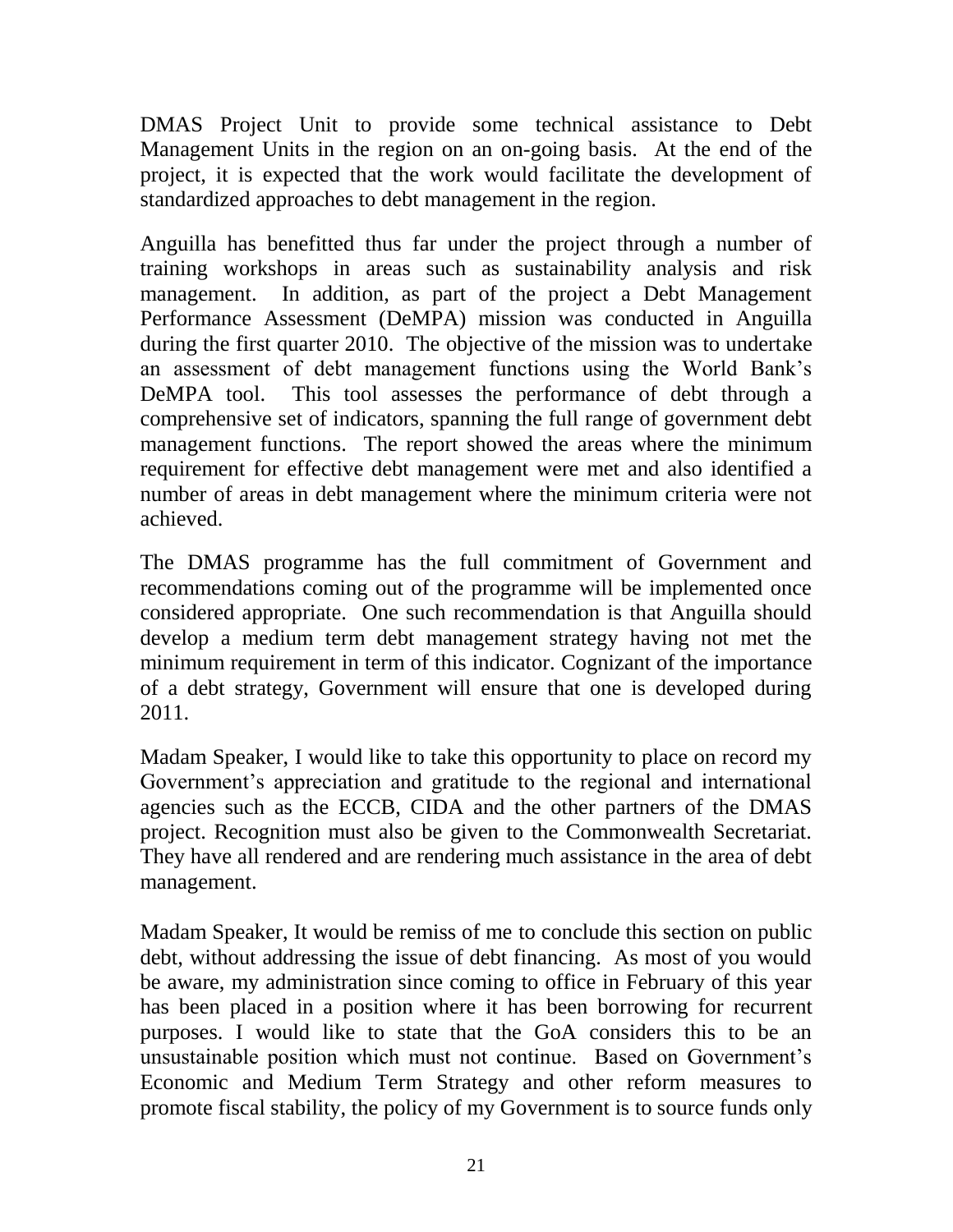for development projects. These projects should be self-sustaining with Government playing a catalyst role for the initial development of the projects. A significant share of developmental funding in the past has been from non-concessional, domestic commercial resources. As part of its strategy Government will vigorously pursue other non-traditional avenues of accessing funds, within its limitations as a British Overseas Territory.

Madam Speaker, my Government therefore looks forward to continued dialogue with the United Kingdom Government in the development of the new framework for fiscal responsibility to replace the Borrowing Guidelines which is anticipated to provide greater latitude in terms of borrowing.

In a related matter, I would like to touch on Government's sourcing of funds from the Anguilla Social Security Board (ASSB) which has been extensively debated. During the course of this year Government borrowed funds to the tune of **99.12 million dollars** from the Board which included re-financing of **49.12 million dollars** of existing debt. To date **49.12 million dollars** has been repaid. Government"s current obligation to the ASSB now stands at **50 million dollars,** which is due to mature in 10 years. Government has the flexibility of prepayment of this loan without penalty. This option can therefore be exercised as warranted by the fiscal position.

Madam Speaker, let me allay the fears of the citizens and belongers of Anguilla that Government's use of social security funds will jeopardize the scheme. Based on the advice provided by the Board"s Actuarial Advisor, *"investment of a suitable proportion of social security funds to Government would not violate prudent principles provided the investment stipulates adequate security measures"*. The funds were secured against Government's consolidated fund and as such are a first charge on the financial resources of Government.

Madam Speaker, Anguilla has an unblemished record of never defaulting on its debt obligations and under my Government"s watch we are determined to maintain this record. This debt of 50 million dollars can also be serviced from EDF10 grant funds which Government expects to receive over the next three years. Madam Speaker, I would also like to point out that the Government borrowing has provided better returns than past investments made by the Board. Government is convinced that through sound debt management practices and the other fiscal reform measures that this administration has embarked on Government would be in a position to repay this debt as it becomes due.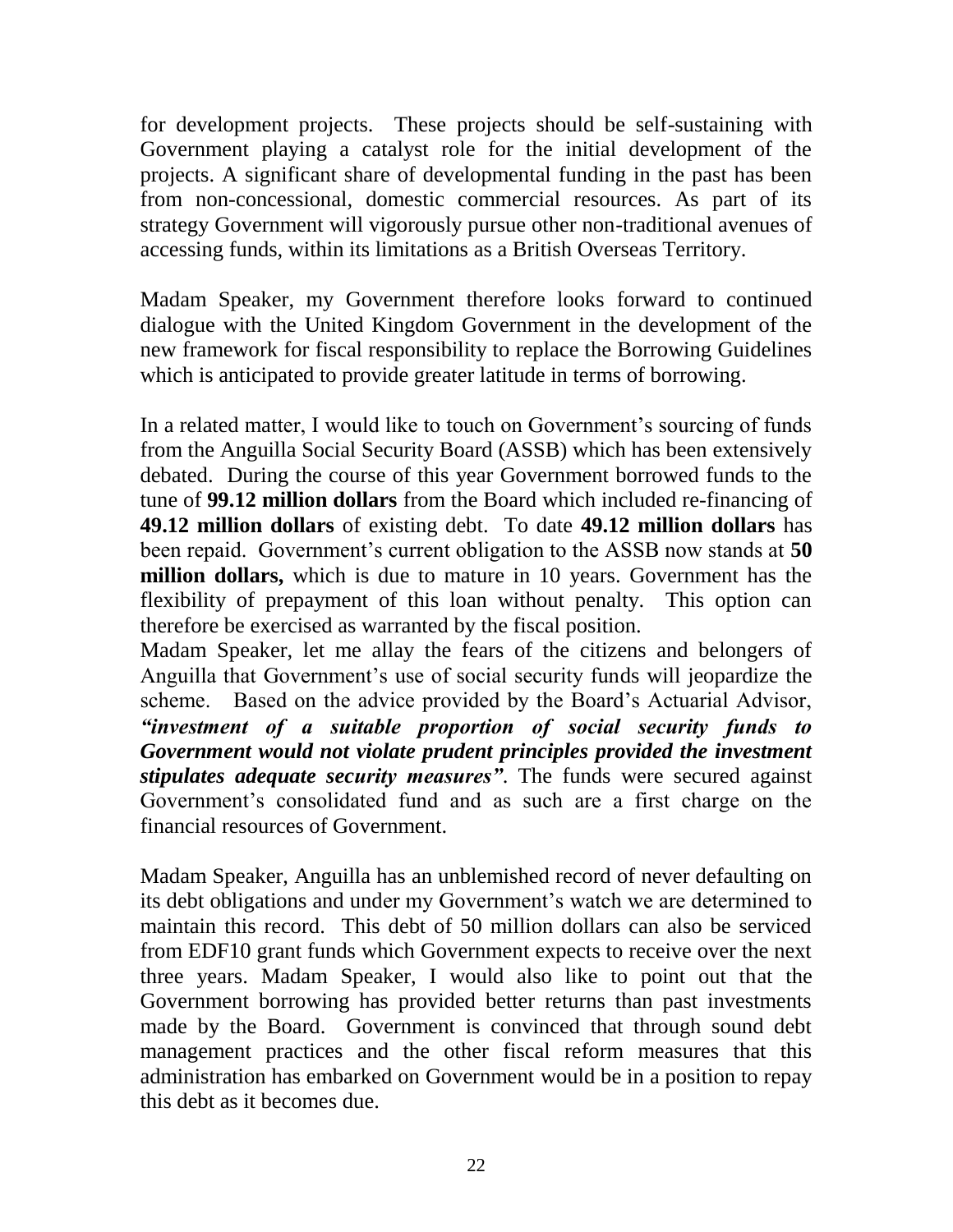Madam Speaker, going forward in 2011, Government will continue to engage in careful debt management to curb the escalating debt which threatens to breach the Eastern Caribbean Currency Union recommended prudential debt to GDP ratio of 60 per cent. Through Government fiscal reform programmes we are endeavouring to arrest the situation to ensure that debt levels are consistent with fiscal sustainability.

Madam Speaker, before moving into the conclusion of this budget address, I would like to say a few words about our **Statutory Boards.**

Some important aspects about economic growth, the welfare of the Anguillian people and in general the prosperity of Anguilla are in the hands of our Statutory Boards. As a result, these Boards form an important partnership with the Government of Anguilla and we can all agree that this partnership does not only carry financial obligations but also a moral duty to the government and people of this country.

Madam Speaker, the **Anguilla Development Board (ADB**) was established to stimulate and facilitate national development with particular emphasis on productive sector development. Over the past thirty-one years of operations, the ADB has been an active partner in developing the fishing, agriculture, tourism, housing, education and industry sectors in Anguilla by providing financial and technical assistance.

The **Anguilla Development Board** continues to be a viable entity with a record of being profitable despite it limited access to concessionary funds. Madam Speaker, I must admit that the previous administration did not provide the ADB with counterpart financing and my Government is not in position to do so at this time. This is an area of development which will be given high priority in our development strategy going forward. Despite the drawbacks, Madam Speaker, the ADB recorded a profit of EC366,000 dollars with an asset base of 38.2 million dollars as at December 31, 2009. It is our intention to facilitate the transition of the ADB to the Anguilla Development Bank as soon as possible.

Madame Speaker the Government of Anguilla is the largest shareholder in the **Anguilla Electricity Company (ANGLEC).** Therefore, the Government of Anguilla has a vested interest not only in the financial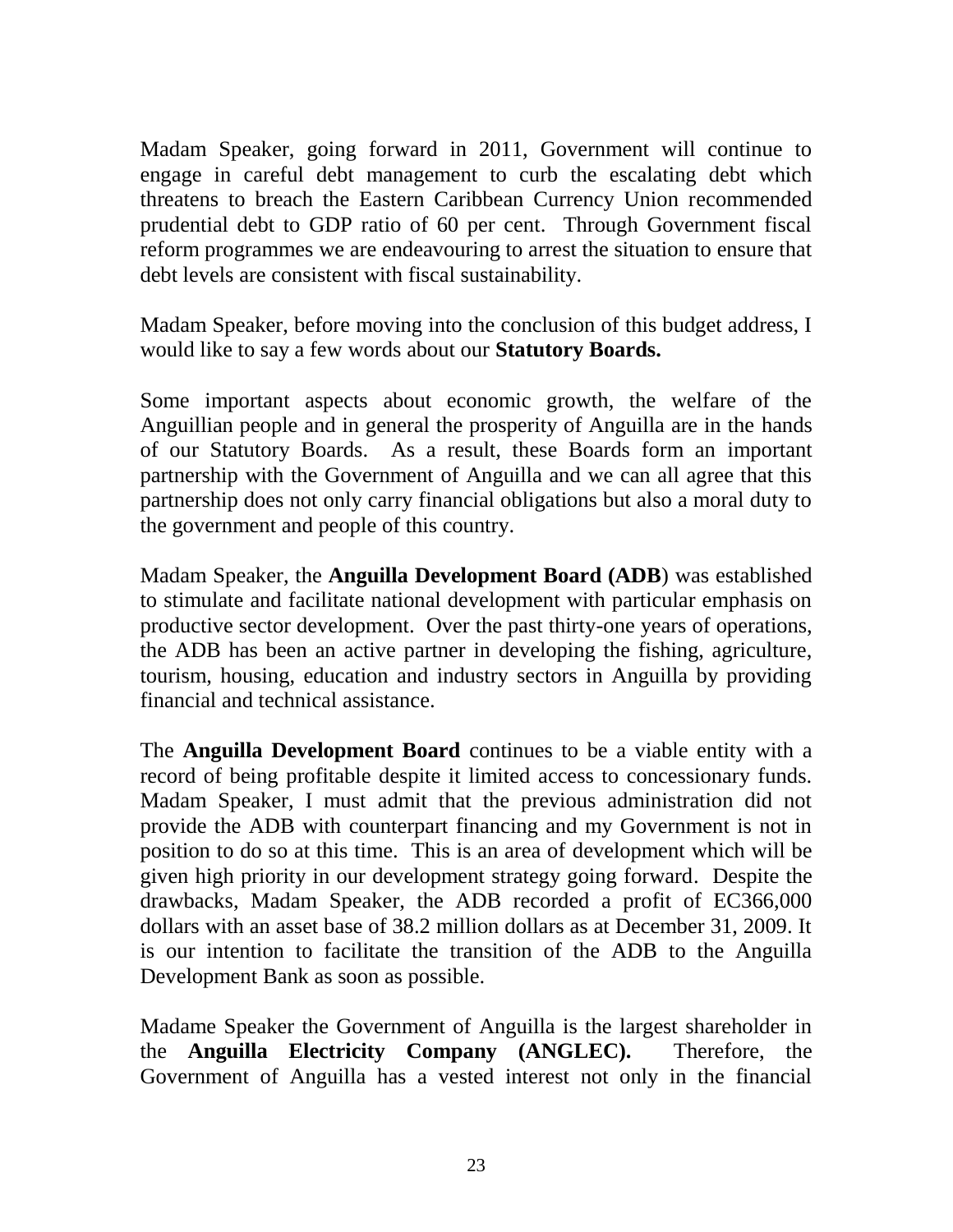viability of Anglec but also in the affordability of the electricity of the everyday Anguillian.

As in any relationship, issues arise which are in need of resolution and the Government/ANGLEC relationship falls into that category. Those among us who felt that I would use this forum as a platform to air my views on ANGLEC/Government of Anguilla-related issues are very mistaken. Anglec is and will continue to be a viable institution in Anguilla and we will continue to hold them responsible to providing electricity at an affordable rate for the People of Anguilla.

Madam Speaker, Social Security is indeed a partner with Government and has played its role in the implementation of community oriented projects. Social Security is strong and will continue to be strengthened until this AUM administration.

Madam Speaker, I would just like to reiterate at this time that the **Anguilla Tourist Board** continues to be at the forefront of the development of the tourism sector, the life-blood of our economy. I will address some recent developments in the conclusion section.

Now Madam Speaker, we turn to the issue of the **National Health Fund (NHF)** and its impending implementation. Up to a few weeks ago, the intention was to implement the NHF by January 1, 2011. Consistent with this Government"s approach of openness, transparency and public consultation many issues about the operation of the Fund came to light as a result of the Budget Public Consultation.

The whole process is now under review as the Government is determined that this critical initiative is implemented in the most effective and efficient manner. Madam Speaker, The Anguillian Public will be informed of all the developments in this area as they occur in 2011.

This Government is committed to the growth and development of the financial industry. We are working with the Financial Services Commission and other financial partners to ensure that legislation is current, while at the same time facilitating the expansion and growth of the off-shore financial sector. With the appointment of the Hon. Jerome Roberts as the Chairman of the Financial Task Force, this Government has shown its commitment to this long neglected industry. It is time that Anguilla receives it full share of all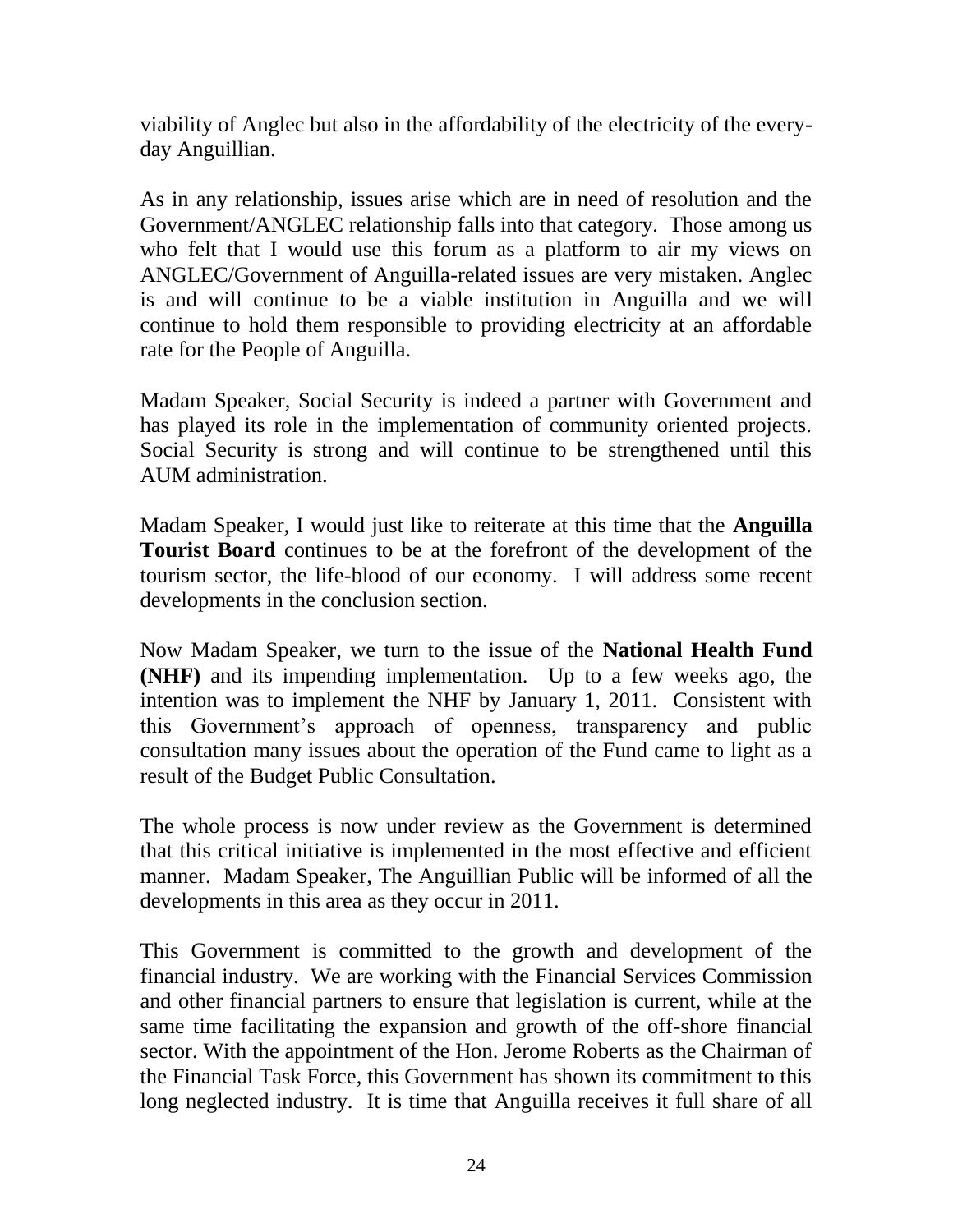what this industry has to offer and we will work harmoniously as partners with all parties involved.

#### **OTHER INITIATIVES BY THE GOVERNMENT OF ANGUILLA**

There is no question that Anguilla is at a cross roads and 2011 will be a pivotal year. We entered with lots of hope and zeal. What we thought was an impossible situation is not. My Government has been working hard and as a result, is actively working on a number of projects. As you know Madam Speaker, we have been able to assist in bringing closure to the long standing feud between Charles Hickox and Dion Friedland of Cap Juluca. Cap Juluca is now stabilized and is poised for further growth. We have also stabilized the Viceroy by facilitating the sale of the loan note and property to Starwood Capital, one of the worlds leading Hospitality investment groups and has brought that establishment from the brink of collapse by so doing. Today, many of our people are being employed there when that was previously not the case.

Madam Speaker, contrary to what is whispered around the island by those who would want to see this Government fail, investment confidence is at an all time high. We are speaking to developers for a mega yacht Marina for Anguilla and we will not stop until we have one in to compliment our Tourism amenities. We have just entered into a MOU with Solaire, a green "Villatel". We call it a Villatel as it has the appearance of a series of villas but operates entirely as a hotel. When final buildout is completed, it will comprise of some 75 rentable rooms. We are in the middle of negotiations and are drawing close to coming to an understanding for a Condominium hotel in Shoal Bay. Madam Speaker, if I must say; for all my life, I have heard of the Fountain Cave and I am pleased to say, we are very close to attaining World Heritage recognition. We will also be developing the Fountain National park for the enjoyment of locals and visitors alike. This National Park will remain under the control and management of the Anguilla National Trust. My Parliamentary Secretary Tourism and Hon Jerome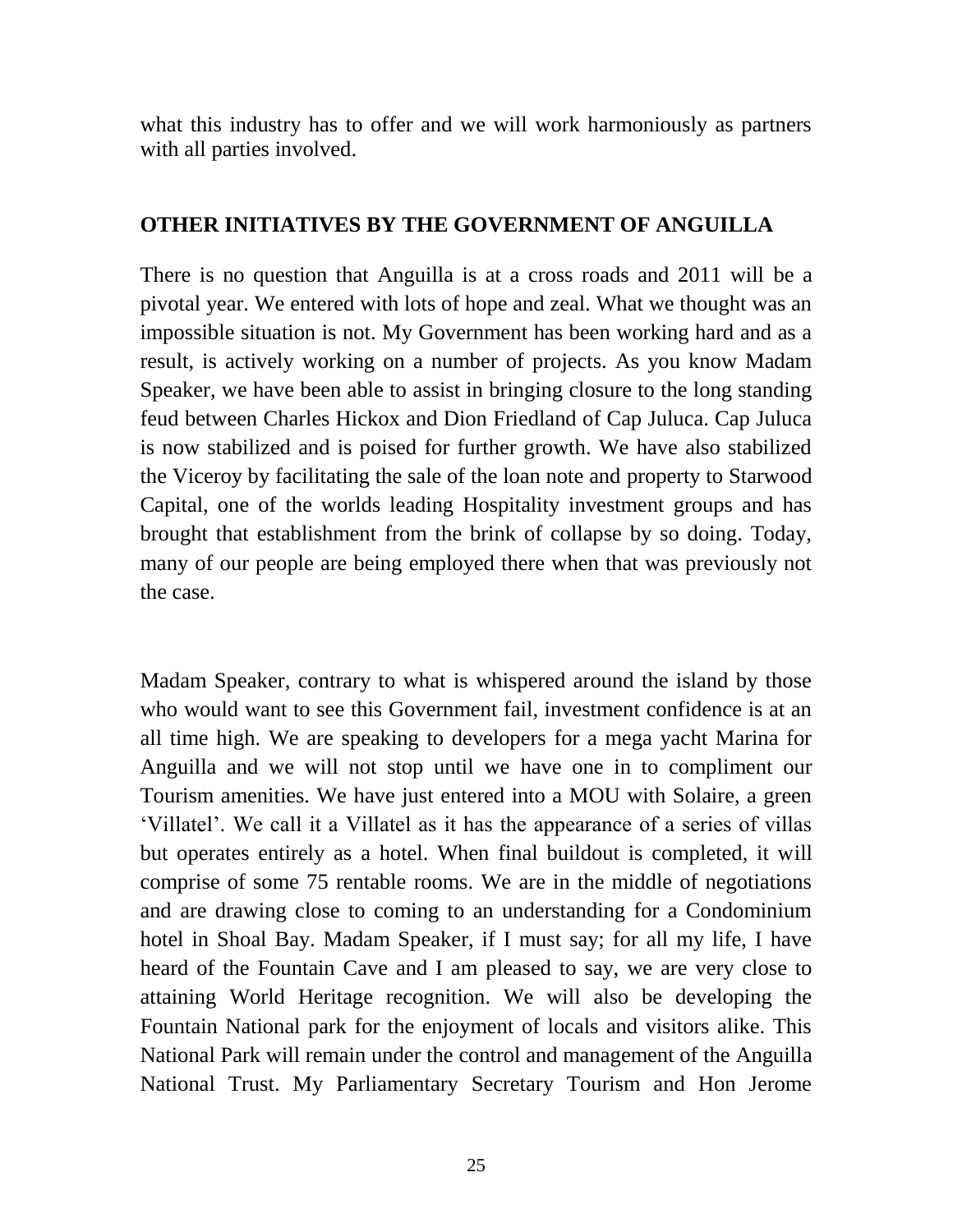Roberts, has been spearheading this initiative and has ensured that every one sits at the table of negotiations. Representation from the Anguilla National Trust, the Department of Environment, and the Tourism Investment Committee are all involved in this venture and I am pleased to say that it is fast becoming a reality. Madam Speaker, this practice ensures accountability, transparency and participation.

Madam Speaker, as you know, the Temenos/Flag has given the island a black eye, but this Government promised that we will revitalize it and I am happy to say, that we are actively negotiating a MOU at the moment with the developer that was chosen by the receivers and banking syndicate. This will bring welcome relief to our construction sector and this along with the other projects will undoubtedly help Operation Recovery along. It has been a tough year for all of us Madam Speaker but 2011 although we project to be difficult, will be a much better year.

We have increased airlift into Anguilla via San Juan with Cape Air which is a part of the Continental Airlines Reservations system and the tourism numbers are already much higher than those of 2009. I must give credit to my Tourism team and the new strategies of marketing directly to the consumers and pursuing new and emerging markets. We will continue to support our local airline operators who are an integral part of the tourism industry.

In 2011 Madam Speaker, we will for the first time in our history, have a public"s accounts committee and that committee will be inclusive of those in the Opposition benches. We are in the process of putting together a Constitutional and Electoral Reform Committee that will be bi-partisan and we will push forward with a Constitution that will reflect the goals and aspirations of the Anguillian people Madam Speaker. This is long overdue and the time to have this democratic deficit rectified is now!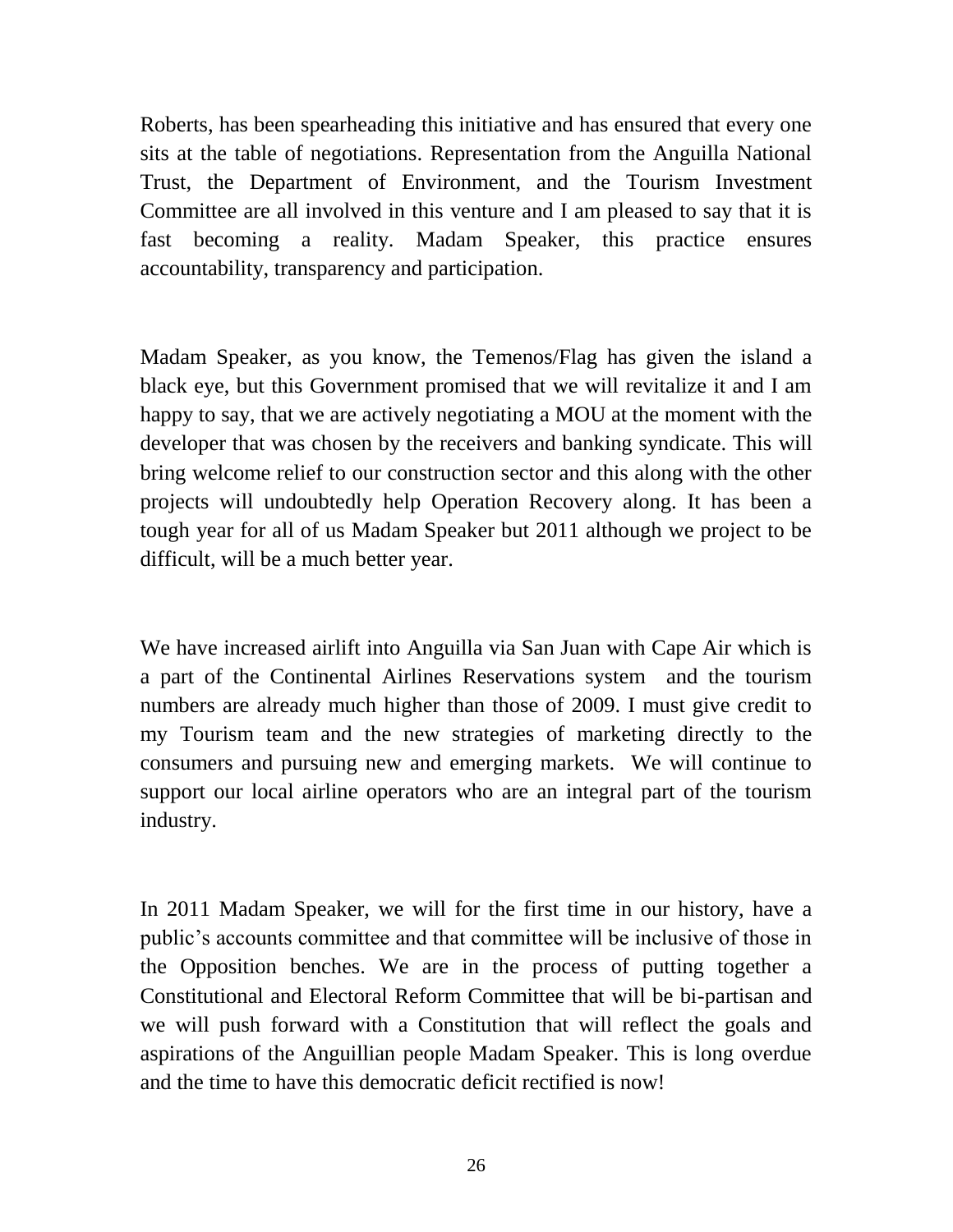Madam Speaker, this Government and indeed my Minister of Home Affairs have taken the bold step to put together a minimum wage committee, with the view to go to public consultation very early in 2011.

This Government is working with nonprofit organizations and my Parliamentary Secretary is working with Mr Thomas Kelly and the Ruben Brown foundation to create a major celebrity golf tournament on island in order to raise funds for a world class indoor multipurpose sporting facility and athletic track and field that the Caribbean will be proud of. We are working to diversify the tourism industry and sports tourism can only be created if the facilities are up to world class standards.

Madam Speaker, with all the challenges we have encountered we are confident that in 2011, the people of Anguilla will be happy that they made the choice to elect us to office. We would not have been here if it was not for the vision of the people who came out in record numbers to vote on February  $15<sup>th</sup>$  2010 to support change a better way of life.

We are working hard to produce the jobs that are required to move this economy along and those jobs will happen very soon. The time is but short now and the wheels of the economy will soon start churning and we know, we are convinced, that we can restore Anguilla"s fiscal position to better than the one that I left it in 2000. In a few short months Madam Speaker, the call to work will occur and our construction sector will again be vibrant with activity. Those heavy equipment owners who for lack of business, did not license their trucks and other equipment in 2010 will again be happy to license the same in 2011. Those contractors and construction workers who laid idle for the past two years will once again be activated as we move the economy along.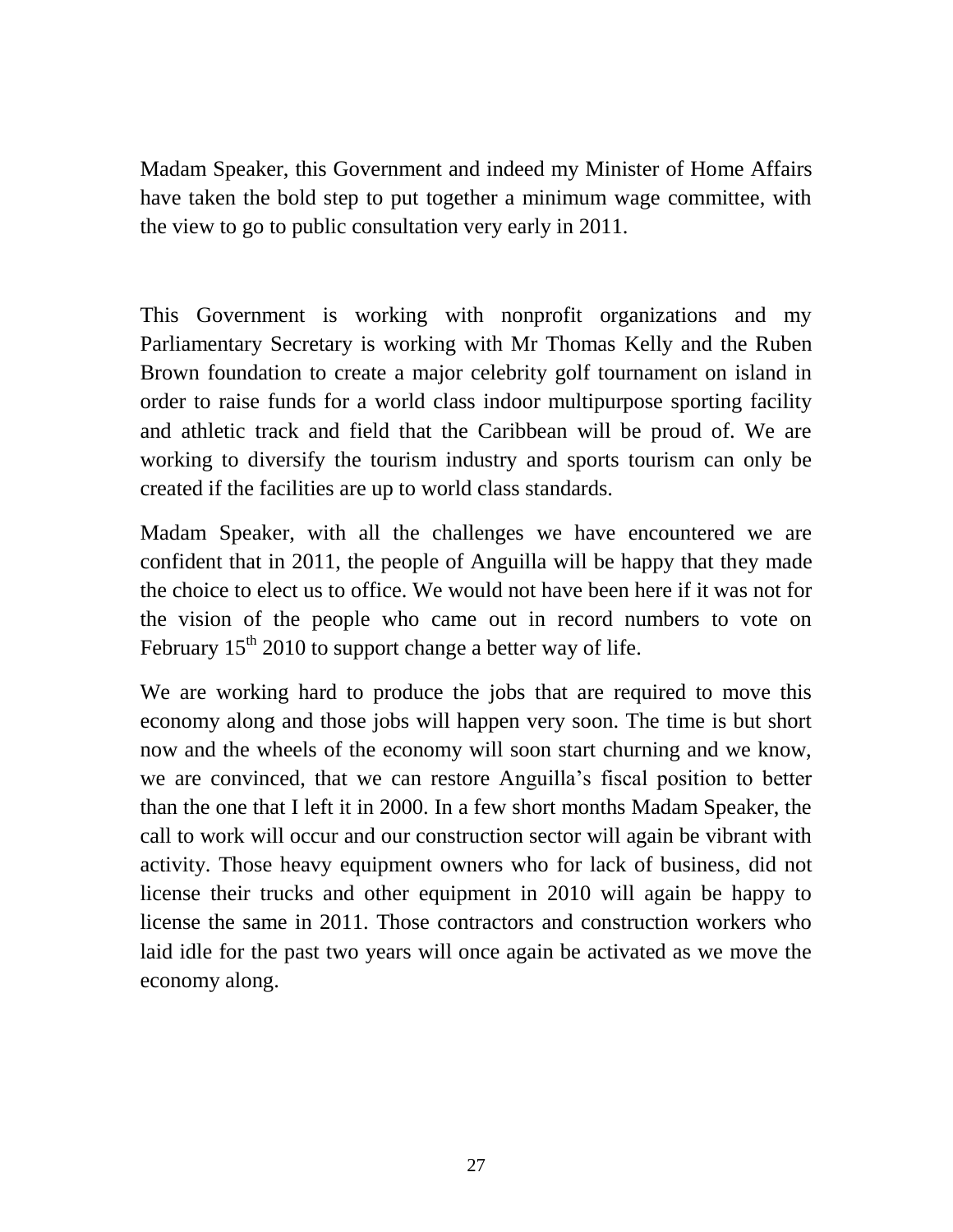#### **CONCLUSION**

Madam Speaker, I would like to thank those hard working staff in the Ministry of Finance and other departments who, worked so hard over the past ten months to ensure that Anguilla"s fiscal position continues on the path to recovery. I would also like to extend appreciation to the business community and the general public for their input during the budget preparation. We look forward to this sort of cooperation between the business sector and the general public as we continue to build our nation barring all political divides. It is not time for politics, it is time for nation building.

I would like to place on record my sincere gratitude to my elected colleagues for their hard work and dedication to the people of Anguilla.

Even now as the final touches on this budget speech were being made, my office received a letter of today"s date from Governor Harrison of Anguilla, addressed to the Speaker of the House and on which I as Chief Minister was copied, notifying that

*"I should make clear to you and to members of the House of Assembly that I am not yet in a position to assent to the draft budget as presented to the House, as I have not yet had confirmation of whether any instructions will be forthcoming from the Secretary of State. The letter continues to say I expect to receive confirmation in due course, and in the meantime officials from the FCO are in contact with their counterparts in the Ministry of Finance. I should further make it clear that my assent, should be in a position to give it should not be taken to imply that the FCO will agree to any borrowing implicit in the budget that may arise in 2011. The position on future borrowing remains as set out in the Ministers for the Overseas Territories letter to the Chief Minister of 25th November 2010. This is that he is not prepared to allow any further borrowing by Anguilla until the conditions in this letter of 24th June are met."*